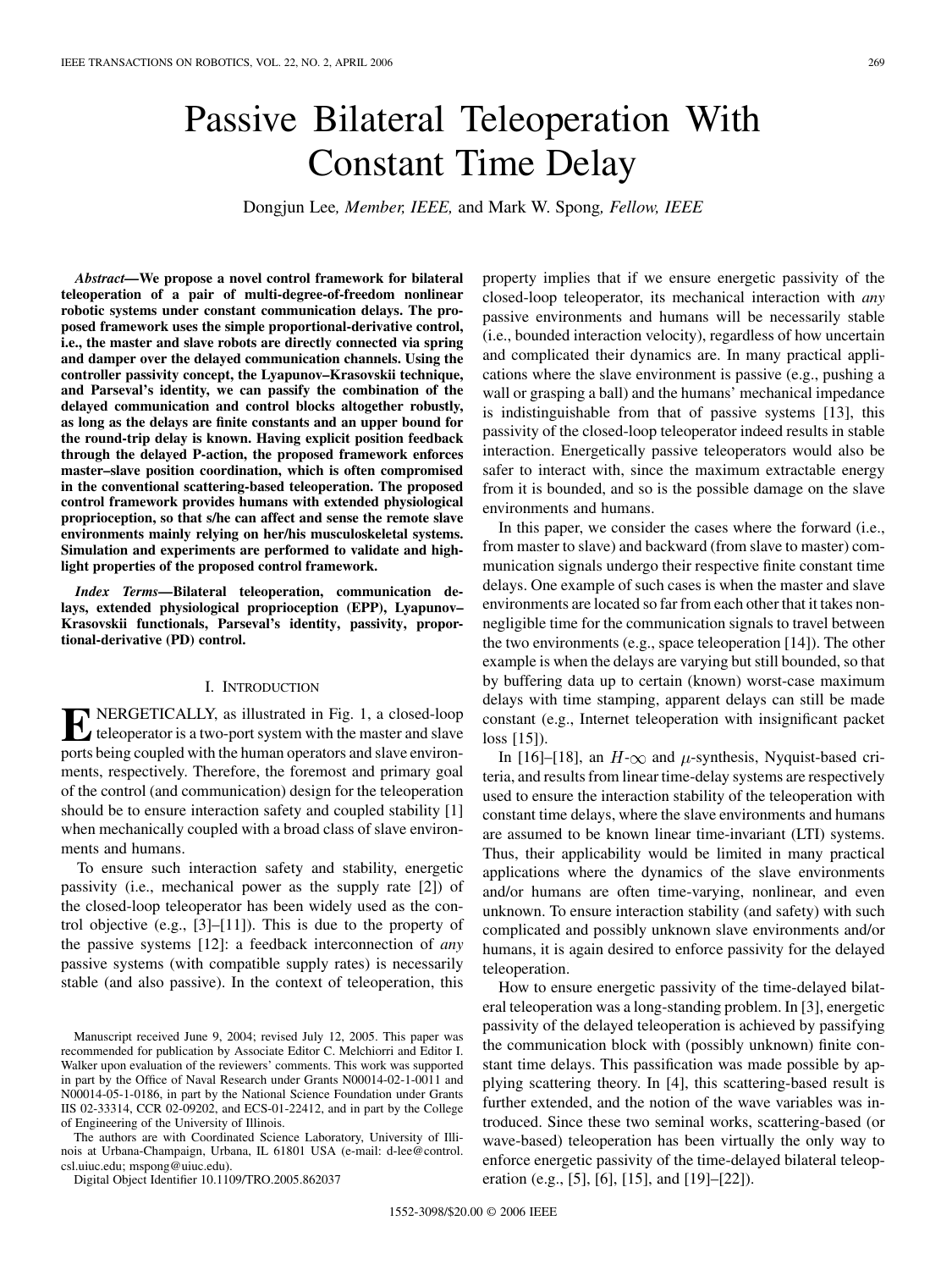

Fig. 1. Closed-loop teleoperator as a two-port system, where the dotted arrows represent information flow through the delayed communication channels, while solid arrows represent mechanical power pairs.

In this paper, we propose a novel control framework for bilateral teleoperation of a pair of multi-degree-of-freedom (DOF) nonlinear robotic systems with finite constant communication delays. The proposed framework is based on the simple proportional-derivative (PD) control, i.e., directly connecting the master and slave robots via spring and damper over the delayed communication channels. Then, using the controller passivity concept [[11\]](#page-12-0), [[23\]](#page-12-0), the Lyapunov–Krasovskii technique for the delayed systems [\[24](#page-12-0)], and Parseval's identity [[25\]](#page-12-0), we can enforce energetic passivity of the closed-loop teleoperator as long as the communication delays are finite constants and an upper bound of the round-trip delay (i.e., sum of the forward and backward delays) can be known, even if the delays are asymmetric (i.e., forward delay  $\neq$  backward delay) and/or their exact estimates are not available. Moreover, by relying on the controller passivity concept, this passivity is ensured even in the presence of model parametric uncertainty (i.e., robust passivity [\[11](#page-12-0)], [\[23](#page-12-0)] is achieved).

A similar delayed PD control was used in [[26\]](#page-12-0), but passivity was not achieved there. In [\[27](#page-12-0)], we proposed a PD-based teleoperation control law, which is also able to enforce energetic passivity of the time-delayed bilateral teleoperation without being scattering-based. However, this control law, proposed in [[27\]](#page-12-0), assumes the communication delays to be exactly known and symmetric. In this paper, this often-unrealistic assumption is removed, as stated in the above paragraph.

The main advantage of the proposed framework is the explicit position feedback through the delayed P-control action (i.e., spring term with delayed set position). The lack of such explicit position feedback has been known as the major drawback of the conventional scattering-based teleoperation, in which, roughly speaking, the velocity information is extracted from the communicated scattering variables, and then integrated to recover the set position information. Therefore, if this integration becomes inaccurate (e.g., slave robot makes a hard contact with a rigid wall or communication is blacked out shortly), the master and slave positions may start drifting away from each other (see [[28\]](#page-12-0), for example). Having the explicit position feedback, our proposed framework would prevent such a position drifting. This explicit position feedback also enables us to guarantee (i.e., theoretically prove) asymptotic master–slave position coordination.

In contrast to the scattering teleoperation, where the delayed communication block is passified so that the closed-loop teleoperator becomes an interconnection of passive submodules

(i.e., passified communication, passive control, and passive master/slave robots), the proposed framework passifies the combination of the communication and control blocks altogether. While the scattering-based teleoperation can be used without any knowledge of the (finite, constant) delays, our proposed framework requires knowing an upper bound of the round-trip delay. However, we think that this is a mild restriction, since, in many practical applications, round-trip delay is relatively easy to measure/estimate [[29\]](#page-12-0).

Although it achieves at least a level of ideal transparency [[5\]](#page-11-0), [[17\]](#page-12-0), the main goal of the proposed control framework is to provide humans with extended physiological proprioception (EPP) [[30\]](#page-12-0), i.e., the closed-loop teleoperator as a tool, by which the human operator can affect and sense the remote slave environments, mainly relying on her/his musculoskeletal systems. Note that the ideally transparent closed-loop teleoperator should not possess such an intervening tool dynamics [[31\]](#page-12-0), as it would alter the impedance perceived by the human from that of the slave environment. In this sense, the proposed framework is along the line of such research work as "common passive mechanical tool" [[10\]](#page-11-0), [[11\]](#page-12-0), "task-oriented virtual tool" [\[9](#page-11-0)], and "virtual tool for wave-based teleoperation" [[19\]](#page-12-0).

The rest of this paper is organized as follows. The control problem is formulated in Section II, and the control law is designed and its properties are detailed in Section III. Simulation and experimental results are presented in Section IV to validate/highlight properties of the proposed framework, and Section V contains a summary and concluding remarks.

#### II. PROBLEM FORMULATION

## *A. Modeling of Teleoperators Under Constant Time Delay*

Let us consider a teleoperator consisting of a pair of  $n$ -DOF nonlinear robotic systems

$$
M_1(q_1)\ddot{q}_1(t) + C_1(q_1, \dot{q}_1)\dot{q}_1 = T_1(t) + F_1(t) \tag{1}
$$

$$
M_2(q_2)\ddot{q}_2(t) + C_2(q_2, \dot{q}_2)\dot{q}_2 = T_2(t) + F_2(t)
$$
 (2)

where  $q_1, q_2 \in \mathbb{R}^n$  are the configurations,  $F_1, F_2 \in \mathbb{R}^n$  are the human/environmental forcing,  $T_1, T_2 \in \mathbb{R}^n$  are the controls,  $M_1(q_1), M_2(q_2) \in \mathbb{R}^{n \times n}$  are the symmetric and positive-definite inertia matrices, and  $C_1(q_1, \dot{q}_1)$ ,  $C_2(q_2, \dot{q}_2) \in \mathbb{R}^{n \times n}$  are the Coriolis matrices of the master and slave systems, respectively. Due to its structure inherited from the Euler–Lagrangian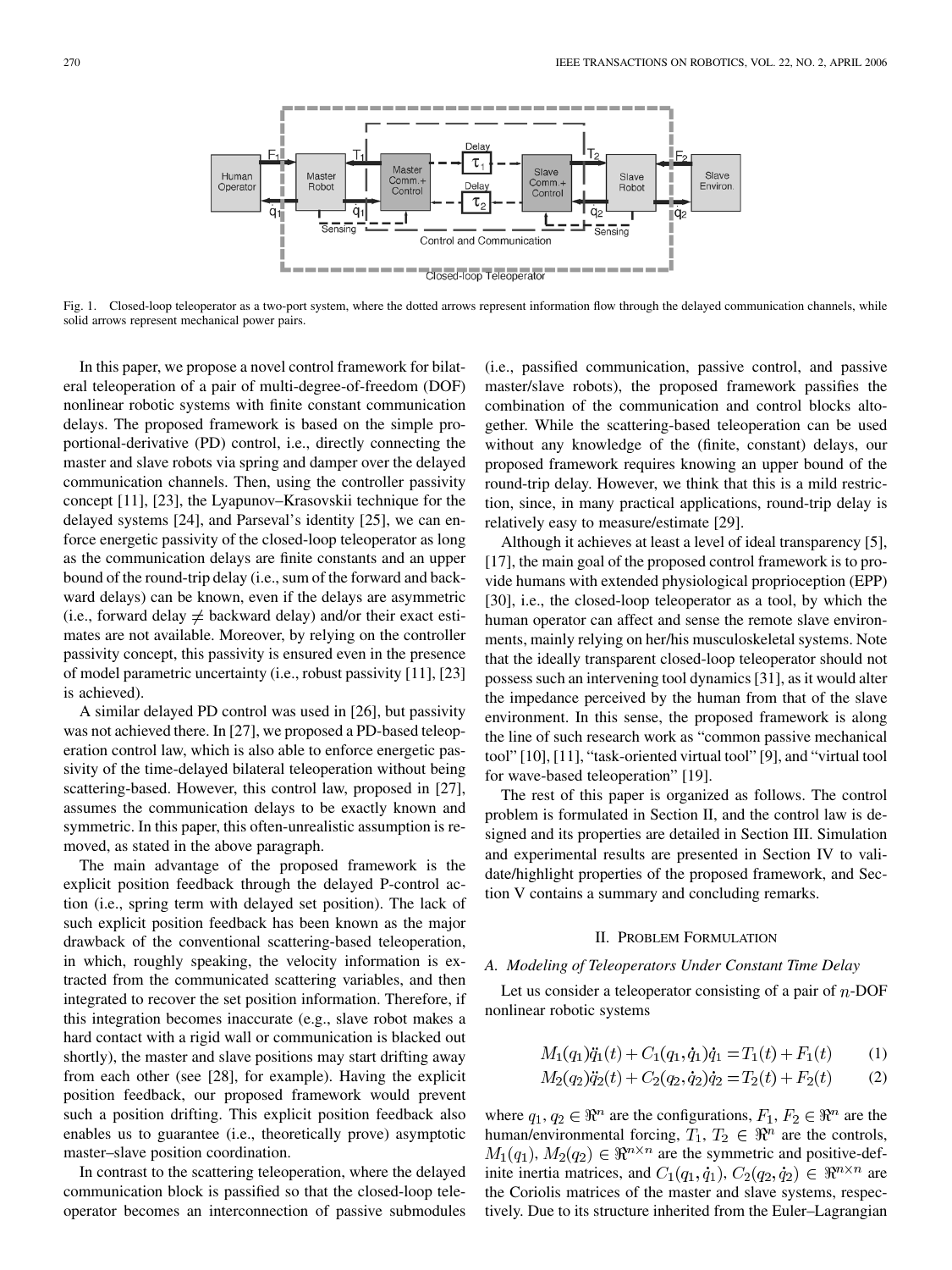dynamics, the jkth element of the Coriolis matrices  $C_i(q_i, \dot{q}_i)$ in  $(1)$  and  $(2)$  are given by  $[32]$  $[32]$ 

$$
C_i^{jk}(q_i, \dot{q}_i) = \sum_{m=1}^n \frac{1}{2} \underbrace{\left[ \frac{\partial M_i^{jk}}{\partial q_i^m} + \frac{\partial M_i^{jm}}{\partial q_i^k} - \frac{\partial M_i^{km}}{\partial q_i^j} \right]}_{=:i \Gamma_{km}^j(q_i)} \dot{q}_i^m \quad (3)
$$

for  $i = 1, 2$  and  $j, k = 1, 2, ..., n$ , where  ${}^{i}\Gamma_{km}^{j}(q_i)$  are the Christoffel symbols (of the first kind) with the symmetric property such that (s.t.)  ${}^{i}\Gamma^{j}_{km}(q_i) = {}^{i}\Gamma^{j}_{mk}(q_i)$ . Also, from (3), we have the well-known passivity property, i.e.,  $M_i(q_i) - 2C_i(q_i, \dot{q}_i)$  are skew-symmetric.

We assume that, following the procedures in [[10\]](#page-11-0) and [\[11](#page-12-0)], suitable bilateral motion and/or power scalings have been already embedded in the dynamics (1) and (2) to match different kinematic sizes and/or mechanical strengths between the master and slave environments (e.g., MEMS teleoperation). For the dynamics (1) and (2), we also assume that the gravity terms are either included in the forcing terms  $F_1(t)$ ,  $F_2(t)$  or precompensated by the local controls.

In this paper, we assume the communication structure as shown in Fig. 1, where the forward and backward communications are delayed by finite constant time delays  $\tau_1 \geq 0$  and  $\tau_2 \geq 0$ , respectively. Then, the controls  $T_1(t)$ ,  $T_2(t)$  in (1) and (2) can be defined as functions of the current local information and the delayed remote information, i.e.,

$$
T_1(t) := T_1(q_1(t), \dot{q}_1(t), q_2(t - \tau_2), \dot{q}_2(t - \tau_2)) \in \mathbb{R}^n \quad (4)
$$

$$
T_2(t) := T_2(q_2(t), \dot{q}_2(t), q_1(t - \tau_1), \dot{q}_1(t - \tau_1)) \in \mathbb{R}^n. \quad (5)
$$

## *B. Control Objectives*

We would like to design the controls  $T_1(t)$ ,  $T_2(t)$  in (4) and (5) to achieve: *master–slave position coordination*: if  $(F_1(t), F_2(t)) = 0$ 

$$
q_E(t) := q_1(t) - q_2(t) \to 0, \quad t \to \infty \tag{6}
$$

and 2) *static force reflection*: with  $(\ddot{q}_1(t), \ddot{q}_2(t), \dot{q}_1(t), \dot{q}_1(t)) \rightarrow$  $\overline{0}$ 

$$
F_1(t) \to -F_2(t). \tag{7}
$$

For the safe interaction and coupled stability, we would also like to enforce the following *energetic passivity* of the closedloop teleoperator (1) and (2): there exists a finite constant  $d \in \Re$ s.t.

$$
\int_{0}^{t} \left[ F_1^T(\theta) \dot{q}_1(\theta) + F_2^T(\theta) \dot{q}_2(\theta) \right] d\theta \ge -d^2 \quad \forall t \ge 0 \quad (8)
$$

i.e., maximum extractable energy from the two-port closed-loop teleoperator is always bounded (see Fig. 1). Let us also define *controller passivity* [[10\]](#page-11-0), [\[11\]](#page-12-0), [\[23](#page-12-0)]: there exists a finite constant  $c \in \Re \text{ s.t.}$ 

$$
\int_{0}^{t} \left[ T_1^T(\theta) \dot{q}_1(\theta) + T_2^T(\theta) \dot{q}_2(\theta) \right] d\theta \le c^2 \quad \forall t \ge 0 \quad (9)
$$

i.e., energy generated by the two-port controller (see Fig. 1) is always limited.

*Lemma 1 [[11\]](#page-12-0), [\[23\]](#page-12-0):* For the mechanical teleoperator (1) and (2), controller passivity (9) implies energetic passivity (8).

*Proof:* Let us define the total kinetic energy

$$
\kappa_f(t) := \frac{1}{2} \dot{q}_1^T(t) M_1(q_1) \dot{q}_1(t) + \frac{1}{2} \dot{q}_2^T(t) M_2(q_2) \dot{q}_2(t) \quad (10)
$$

then, using the dynamics (1) and (2) and its skew-symmetric property, we have

$$
\frac{d}{dt}\kappa_f(t) = T_1^T(t)\dot{q}_1(t) + T_2^T(t)\dot{q}_2(t) + F_1^T(t)\dot{q}_1(t) + F_2^T(t)\dot{q}_2(t).
$$
\n(11)

Thus, integrating (11) with the controller passivity (9) and the fact that  $\kappa_f(t) \geq 0$ , we have  $\forall t \geq 0$ 

$$
\int_{0}^{L} \left[ F_1^T(\theta) \dot{q}_1(\theta) + F_2^T(\theta) \dot{q}_2(\theta) \right] d\theta \ge -\kappa_f(0) - c^2 =:-d^2.
$$

*Lemma 1* is simple but powerful, in the sense that it enables us to analyze energetic passivity (8) of the closed-loop teleoperator by examining only the controller structure, which is often much simpler than that of the closed-loop dynamics. Furthermore, by enforcing controller passivity (9), energetic passivity (8) will be guaranteed robustly (robust passivity [[11\]](#page-12-0), [[23\]](#page-12-0)), because controller passivity (9) does not depend on the possibly uncertain open-loop dynamics (1) and (2).

## III. CONTROL DESIGN

In order to achieve master–slave coordination (6), bilateral force reflection (7), and energetic passivity (8) of the closedloop teleoperator, we design the master and slave controls  $T_1(t)$ ,  $T_2(t)$  in (4) and (5) to be

$$
T_1(t) := \underbrace{-K_v(\dot{q}_1(t) - \dot{q}_2(t-\tau_2))}_{\text{delayed D-action}} \underbrace{-(K_d + P_{\epsilon})\dot{q}_1(t)}_{\text{dissipation}}
$$
\n
$$
\underbrace{-K_p(q_1(t) - q_2(t-\tau_2))}_{\text{delayed P-action}}
$$
\n(12)

$$
T_2(t) := \underbrace{-K_v(\dot{q}_2(t) - \dot{q}_1(t-\tau_1))}_{\text{delayed D-action}} - (K_d + P_{\epsilon})\dot{q}_2(t)
$$
\n
$$
-K_p(q_2(t) - q_1(t-\tau_1))
$$
\ndelayed P-action (13)

where  $\tau_1$ ,  $\tau_2 \geq 0$  are the forward and backward finite constant communication delays,  $K_v$ ,  $K_p \in \mathbb{R}^{n \times n}$  are the symmetric and positive-definite PD control gains,  $K_d \in \mathbb{R}^{n \times n}$  is the dissipation gain to passify the delayed P-control action (to be designed below), and  $P_{\epsilon} \in \mathbb{R}^{n \times n}$  is an additional damping ensuring master–slave coordination (6). Inherent device viscous damping can substitute this additional damping  $P_{\epsilon}$ . Note that the control laws (12) and (13) require the communication of both the position and velocity signals. Such an explicit position feedback is generally absent in the conventional scattering-based teleoperation.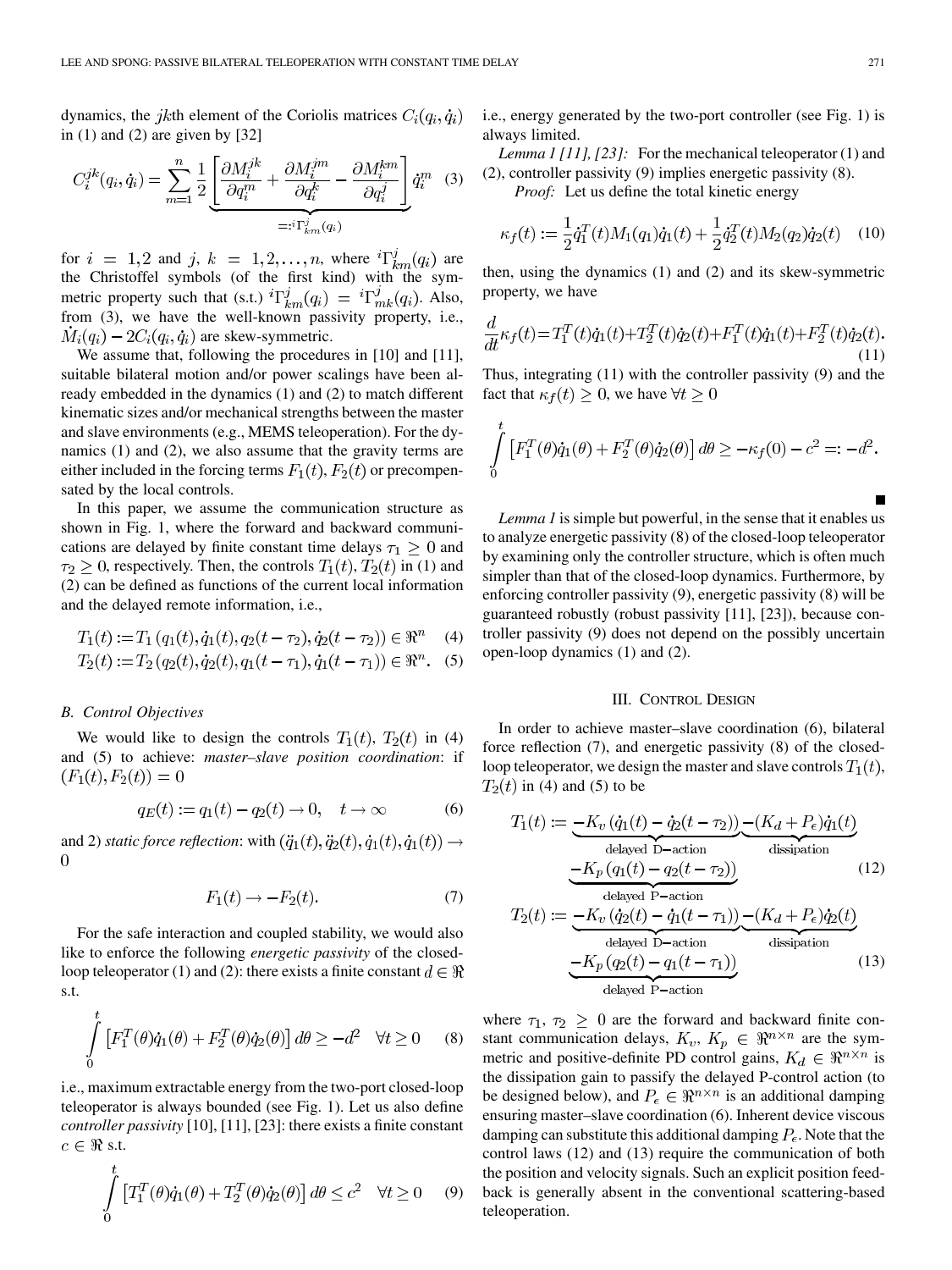To enforce energetic passivity (8), we design the dissipation gain  $K_d$  in (12) and (13) to satisfy the following condition:

$$
K_d \geqslant \left[\frac{\sin\frac{w(\tau_1 + \tau_2)}{2}}{w}\right]^2 K_p K_d^{-1} K_p \quad \forall w \in \Re \qquad (14)
$$

where, for square matrices  $A, B, A \ge B$  implies that  $A - B$  is positive-semidefinite. As to be shown below, with this condition (14), the delayed P-control action (i.e., with  $K_p$ ) can be passified by the dissipation  $K_d$ . From the fact that  $\tau - (\sin w \tau/w) \ge$  $0 \forall w \in \mathbb{R}$ , one possible solution for the condition (14) can be given by

$$
K_d = \frac{\bar{\tau}_{rt}}{2} K_p \tag{15}
$$

where  $\bar{\tau}_{rt} \geq 0$  is an upper bound of the round-trip delay  $\tau_{rt} :=$  $\tau_1 + \tau_2$  s.t.  $\bar{\tau}_{rt} \geq \tau_{rt}$ .

The proposed control law (12) and (13) under the condition (14) ensures energetic passivity (8) of the closed-loop teleoperator, the master–slave position coordination (6), and the static bilateral force reflection (7) as summarized by the following theorem.

*Theorem 1:* Consider the mechanical teleoperator (1) and (2) under the controls (12) and (13) satisfying the condition (14).

- 1) (Robust Passivity) The closed-loop teleoperator under the controls (12) and (13) is energetically passive, i.e., satisfies (8), regardless of parametric uncertainty in the open-loop dynamics (1), (2).
- 2) (Coupled Stability) Suppose that the human operator and slave environment in Fig. 1 define passive mappings with their respective mechanical power inflow as their supply rate [\[2](#page-11-0)]: i.e.,  $\exists$  finite constants  $d_1, d_2 \in \Re$  s.t.

$$
\int_{0}^{c} -F_{i}^{T}(\theta)\dot{q}_{i}(\theta)d\theta \geq -d_{i}^{2} \quad \forall t \geq 0 \tag{16}
$$

 $i = 1, 2$ , i.e., maximum extractable energy from the human operator and slave environment are bounded. Then,  $\dot{q}_1(t), \dot{q}_2(t) \in \mathcal{L}_{\infty}$ . Therefore, if the human operator and slave environment are  $\mathcal{L}_{\infty}$ -stable input–output impedance maps,  $F_1(t)$ ,  $F_2(t) \in \mathcal{L}_{\infty}$ .

- 3) (Position Coordination) Suppose that the human operator and slave environment are passive in the sense of (16). Then, the coordination error  $q_E(t) = q_1(t) - q_2(t)$ in (6) is bounded  $\forall t \geq 0$ . Suppose further that  $M_i^{jk}(q_i)$ ,  $\partial M_i^{jk}(q_i)/\partial q_i^{m}$  and  $\partial^2 M_i^{jk}(q_i)/\partial q_i^{m} \partial q_i^{l}$ are all bounded for every  $q_i$ , where  $M_i^{jk}(q_i)$  and  $q_i^m$  are the  $jk$ th and the  $m$ th components of the inertia matrix  $M_i(q_i)$  and the configuration  $q_i$ , respectively. Then, if  $(F_1(t), F_2(t)) = 0 \,\forall t \geq 0, (q_E(t), \dot{q}_E(t)) \to 0$  (i.e., (6) is achieved).
- 4) (Force Reflection) If  $(\dot{q}_1(t), \dot{q}_2(t), \ddot{q}_1(t), \ddot{q}_2(t)) \rightarrow 0$ ,  $F_1(t) \rightarrow -F_2(t) \rightarrow -K_p(q_1(t) - q_2(t))$ , i.e., (7) is achieved.

*Proof:* **1)** Let us denote the mechanical power generated by the controls (12) and (13) by

$$
s_c(t) := T_1^T(t)\dot{q}_1(t) + T_2^T(t)\dot{q}_2(t)
$$
  
=  $s_d(t) + s_p(t) - P(t)$  (17)

where  $s_d(t)$  and  $s_p(t)$  are the supply rates associated with the delayed D-action and the delayed P-action (+ dissipation  $K_d$ ), respectively, and defined by

$$
s_d(t) := -\dot{q}_1^T(t)K_v\dot{q}_1(t) + \dot{q}_1^T(t)K_v\dot{q}_2(t-\tau_2)
$$
  
\n
$$
-\dot{q}_2^T(t)K_v\dot{q}_2(t) + \dot{q}_2^T(t)K_v\dot{q}_1(t-\tau_1)
$$
(18)  
\n
$$
s_p(t) := -\dot{q}_1^T(t)K_d\dot{q}_1(t) - \dot{q}_2^T(t)K_d\dot{q}_2(t)
$$
  
\n
$$
-\dot{q}_1^T(t)K_p(q_1(t) - q_2(t-\tau_2))
$$
  
\n
$$
-\dot{q}_2^T(t)K_p(q_2(t) - q_1(t-\tau_1))
$$
(19)

and  $P(t)$  is the following positive-definite quadratic form:

$$
P(t) := \left(\begin{array}{c} \dot{q}_1(t) \\ \dot{q}_2(t) \end{array}\right)^T \begin{bmatrix} P_{\epsilon} & 0 \\ 0 & P_{\epsilon} \end{bmatrix} \begin{pmatrix} \dot{q}_1(t) \\ \dot{q}_2(t) \end{pmatrix} . \tag{20}
$$

We want the total controller supply rate  $s_c(t)$  in (17) to satisfy the controller passivity (9).

Let us first consider the delayed D-action supply rate  $s_d(t)$  in (18). Then, using the fact that

$$
2\dot{q}_i^T(t)K_v\dot{q}_k(t-\tau_k) \leq \dot{q}_i^T(t)K_v\dot{q}_i(t) + \dot{q}_k^T(t-\tau_k)K_v\dot{q}_k(t-\tau_k)
$$
\n
$$
(21)
$$

$$
(i,k) = \{(1,2), (2,1)\}, \text{ we can show that}
$$

$$
s_d(t) \le -\frac{1}{2} \left[ \dot{q}_1^T(t) K_v \dot{q}_1(t) - \dot{q}_1^T(t - \tau_1) K_v \dot{q}_1(t - \tau_1) \right]
$$

$$
-\frac{1}{2} \left[ \dot{q}_2^T(t) K_v \dot{q}_2(t) - \dot{q}_2^T(t - \tau_2) K_v \dot{q}_2(t - \tau_2) \right]
$$

$$
= -\frac{d}{dt} V_v(t) \tag{22}
$$

where  $V_v(t)$  is a Lyapunov–Krasovskii functional for delayed systems [\[24](#page-12-0)] defined by

$$
V_v(t) := \frac{1}{2} \int_{-\tau_1}^{0} \dot{q}_1^T(t+\theta) K_v \dot{q}_1(t+\theta) d\theta
$$
  
+ 
$$
\frac{1}{2} \int_{-\tau_2}^{0} \dot{q}_2^T(t+\theta) K_v \dot{q}_2(t+\theta) d\theta \ge 0.
$$
 (23)

Then, by integrating the inequality (22), we have

$$
\int_{0}^{t} s_d(\theta)d\theta \le -V_v(t) + V_v(0)
$$
\n(24)

i.e., energy generation by the delayed D-action is always bounded by the energy stored in the Lyapunov–Krasovskii functional  $V_v(t)$  (i.e.,  $V_v(t)$  is the storage function for the supply rate  $s_d(t)$ ).

Now, let us consider the supply rate  $s_p(t)$  in (19). Then, we can rewrite  $s_p(t)$  in (19) s.t.

$$
s_p(t) = -\dot{q}_1^T(t)K_d\dot{q}_1(t) - \dot{q}_2^T(t)K_d\dot{q}_2(t) - \dot{q}_1^T(t)K_p(q_1(t) - q_2(t)) - \dot{q}_1^T(t)K_p(q_2(t) - q_2(t - \tau_2)) - \dot{q}_2^T(t)K_p(q_2(t) - q_1(t)) - \dot{q}_2^T(t)K_p(q_1(t) - q_1(t - \tau_1)) = -\frac{d}{dt}V_p(t) - \dot{q}_1^T(t)K_d\dot{q}_1(t) - \dot{q}_2^T(t)K_d\dot{q}_2(t) - \dot{q}_1^T(t)K_p(q_2(t) - q_2(t - \tau_2)) - \dot{q}_2^T(t)K_p(q_1(t) - q_1(t - \tau_1))
$$
(25)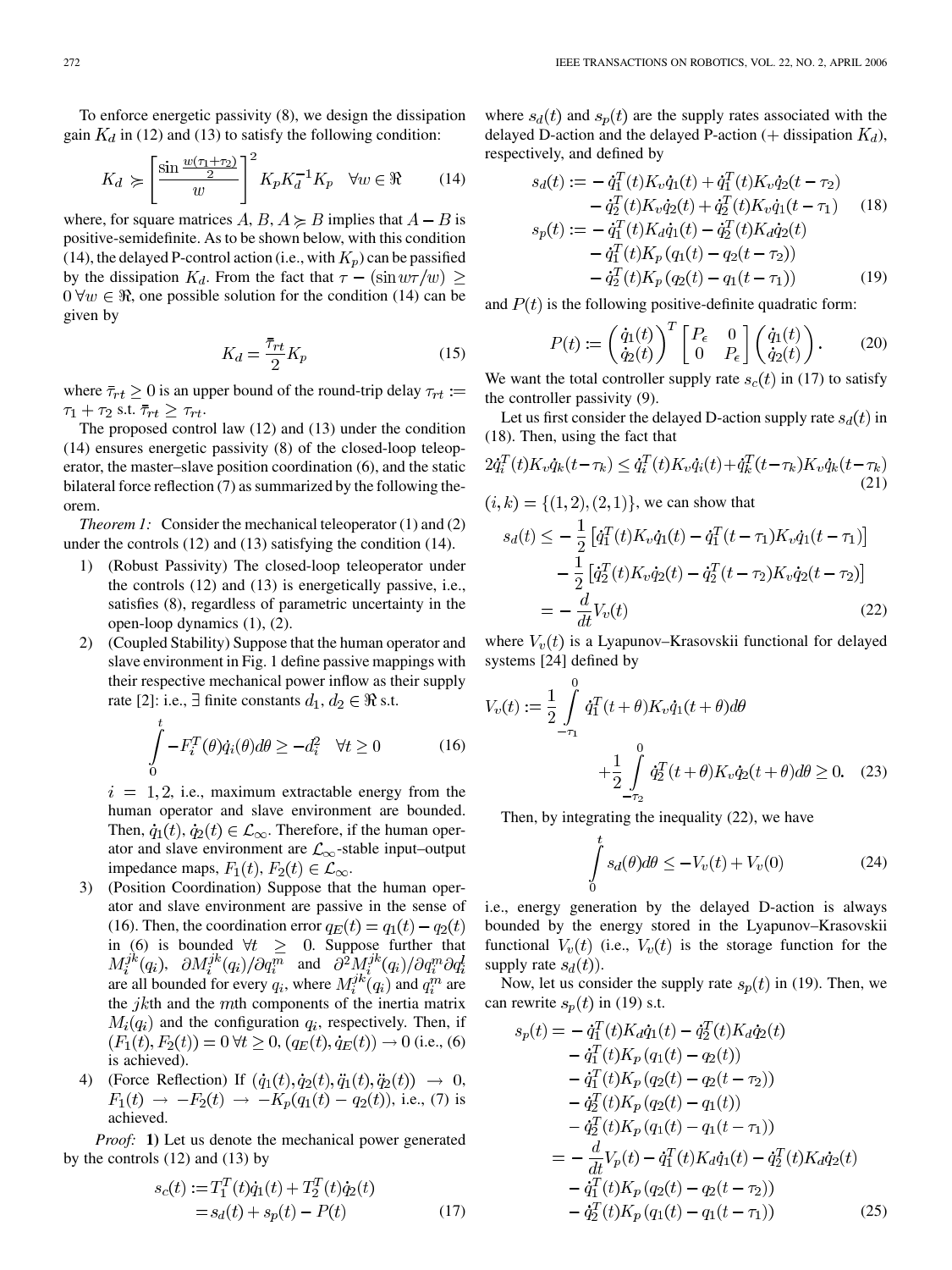where  $V_p(t)$  is the potential energy stored in the P-action spring, i.e.,

$$
V_p(t) := \frac{1}{2} q_E^T(t) K_p q_E(t)
$$
 (26)

with  $q_E(t) = q_1(t) - q_2(t)$  as defined in (6). As in [\[33](#page-12-0)], let us define the truncated signal  $\tilde{q}_i^t(\theta)$  of  $\dot{q}_i(t)$  s.t. for  $i = 1, 2$ 

$$
\tilde{\dot{q}}_i^t(\theta) := \begin{cases} \dot{q}_i(\theta), & \text{if } \theta \in [0, t] \\ 0, & \text{otherwise.} \end{cases}
$$
\n(27)

Then, the energy generation by the supply rate  $s_p(t)$  in (25) can be written as  $\overline{t}$ 

$$
\int_{0}^{1} s_{p}(\theta) d\theta
$$
\n
$$
= -V_{p}(t) + V_{p}(0) - \int_{-\infty}^{+\infty} \tilde{q}_{1}^{t}(\theta) K_{d} \tilde{q}_{1}^{t}(\theta) d\theta
$$
\n
$$
- \int_{-\infty}^{+\infty} \tilde{q}_{2}^{t}(\theta) K_{d} \tilde{q}_{2}^{t}(\theta) d\theta
$$
\n
$$
- \int_{-\infty}^{+\infty} \tilde{q}_{1}^{t}(\theta) K_{p} \left[ \int_{-\infty}^{\theta} \tilde{q}_{2}^{t}(\xi) d\xi - \int_{-\infty}^{\theta - \tau_{2}} \tilde{q}_{2}^{t}(\xi) d\xi \right] d\theta
$$
\n
$$
- \int_{-\infty}^{+\infty} \tilde{q}_{1}^{t}(\theta) K_{p} \left[ \int_{-\infty}^{\theta} \tilde{q}_{1}^{t}(\xi) d\xi - \int_{-\infty}^{\theta - \tau_{1}} \tilde{q}_{1}^{t}(\xi) d\xi \right] d\theta
$$
\n
$$
- \int_{-\infty}^{+\infty} \tilde{q}_{2}^{t}(\theta) K_{p} \left[ \int_{-\infty}^{\theta} \tilde{q}_{1}^{t}(\xi) d\xi - \int_{-\infty}^{\theta - \tau_{1}} \tilde{q}_{1}^{t}(\xi) d\xi \right] d\theta.
$$
\n(28)

Let us denote the Fourier transform of  $\tilde{q}_i^t$  ( $i = 1, 2$ ) by  $V_i^t(w) := \int_{-\infty}^{+\infty} \tilde{q}_i^t(\theta) e^{-jw\theta} d\theta = \int_0^t \dot{q}_i(\theta) e^{-jw\theta} d\theta$ , where . Then, as shown in Appendix A, the Fourier transform of  $g_i^t(\theta)$  in (28) (i.e.,  $G_i^t(w) := \int_{-\infty}^{+\infty} g_i^t(\theta) e^{-\jmath w \theta} d\theta$ ) is given by  $G_i^t(w) = ((1 - e^{-j w \tau_i})/j w) V_i^t(w)$ . Let us denote the complex conjugate transpose of a complex vector  $\star \in \mathbb{C}^n$ by  $\star^*$  (i.e.,  $\star^* = \overline{\star}^T$ ). Then using Parseval's identity [\[25](#page-12-0)], the equality (28) can be rewritten as

$$
\int_{0}^{t} s_{p}(\theta) d\theta = -V_{p}(t) + V_{p}(0) - \frac{1}{2\pi} \int_{-\infty}^{+\infty} V_{1}^{t*}(w) K_{d} V_{1}^{t}(w) dw
$$
\n
$$
- \frac{1}{2\pi} \int_{-\infty}^{+\infty} V_{2}^{t*}(w) K_{d} V_{2}^{t}(w) dw
$$
\n
$$
- \frac{1}{2\pi} \int_{-\infty}^{+\infty} V_{1}^{t*}(w) K_{p} \frac{1 - e^{-j w \tau_{2}}}{j w} V_{2}^{t}(w) dw
$$
\n
$$
- \frac{1}{2\pi} \int_{-\infty}^{+\infty} V_{2}^{t*}(w) K_{p} \frac{1 - e^{-j w \tau_{1}}}{j w} V_{1}^{t}(w) dw
$$
\n
$$
= -V_{p}(t) + V_{p}(0)
$$
\n
$$
- \frac{1}{2\pi} \int_{-\infty}^{+\infty} \left( \frac{\bar{V}_{1}^{t}(w)}{\bar{V}_{2}^{t}(w)} \right)^{T} H(w) \left( \frac{V_{1}^{t}(w)}{V_{2}^{t}(w)} \right) dw \quad (29)
$$

where, following the derivations in Appendix B,  $H(w) \in$  $\mathbb{C}^{2n \times 2n}$  is given by

$$
H(w) = \begin{bmatrix} K_d & \frac{K_p}{2} \frac{e^{j w \tau_1} - e^{-j w \tau_2}}{j w} \\ \frac{K_p}{2} \frac{e^{j w \tau_2} - e^{-j w \tau_1}}{j w} & K_d \end{bmatrix}.
$$

Since  $H(w)$  is Hermitian with positive-definite block diagonal matrices  $K_d$ , following [[34,](#page-12-0) pp. 473],  $H(w) \ge 0$  (i.e.,  $H(w)$  is positive-semidefinite) if and only if

$$
K_d \geq \frac{e^{j w \tau_1} - e^{-j w \tau_2}}{2j w} \frac{e^{j w \tau_2} - e^{-j w \tau_1}}{2j w} K_p K_d^{-1} K_p
$$
  
= 
$$
\frac{1 - \cos w(\tau_1 + \tau_2)}{2w^2} K_p K_d^{-1} K_p
$$
(30)

which is nothing but the condition (14), because  $1 - \cos w(\tau_1 +$  $\tau_2$ ) = 2(sin( $w(\tau_1 + \tau_2)/2$ )<sup>2</sup>. Thus, with the condition (14) s.t.  $H(w) \geq 0$ , we can show from (29) that

$$
\int_{0}^{t} s_p(\theta)d\theta \le -V_p(t) + V_p(0)
$$
\n(31)

i.e., energy generation by the supply rate  $s_p(t)$  is always bounded by the P-action spring energy  $V_p(t)$  in (26).

Thus, by combining (17), (24), and (31) with the fact that  $V_v(t) \ge 0$  and  $V_p(t) \ge 0 \forall t \ge 0$ , and  $P(t)$  in (20) is a positivedefinite quadratic form, we can prove controller passivity (9) s.t.  $\forall t \geq 0$ 

$$
\int_{0}^{t} \left[ T_1^T(\theta) \dot{q}_1(\theta) + T_2^T(\theta) \dot{q}_2(\theta) \right] d\theta
$$
\n
$$
= \int_{0}^{t} \left[ s_d(\theta) + s_p(\theta) \right] d\theta - \int_{0}^{t} P(\theta) d\theta
$$
\n
$$
\leq -V_v(t) + V_v(0) - V_p(t) + V_p(0)
$$
\n
$$
\leq V_v(0) + V_p(0) =: c^2 \tag{32}
$$

where the term  $V_v(0)$  will be zero if we start from zero velocities (i.e.,  $(\dot{q}_1(t), \dot{q}_2(t)) = 0 \ \forall t \in (-\infty, 0]$ ), while the term  $V_p(0)$ would be small, if the initial coordination error  $q_E(0) = q_1(0)$  $q_2(0)$  is small. Finally, from *Lemma 1*, energetic passivity (8) of the closed-loop teleoperator follows.

**2)** By integrating the equality (11) with the inequality (32) and the energetic passivity of the human and slave environment (16), we have, for all  $t \geq 0$ 

$$
\kappa_f(t) + V_v(t) + V_p(t) \le \kappa_f(0) + V_v(0) + V_p(0) - \int_0^t P(\theta) d\theta + d_1^2 + d_2^2.
$$
 (33)

Here, since  $V_v(0)$ ,  $V_p(0)$ ,  $d_1^2$ ,  $d_2^2$ , and  $\kappa_f(0)$  are all bounded,  $\kappa_f(t)$  is bounded. Thus,  $\dot{q}_1(t)$ ,  $\dot{q}_2(t)$  are also bounded  $\forall t \geq 0$ (i.e.,  $\dot{q}_1(t), \dot{q}_2(t) \in \mathcal{L}_{\infty}$ ). Therefore, if the human operator and the slave environment are  $\mathcal{L}_{\infty}$ -stable impedance maps,  $F_1(t)$ ,  $F_2(t) \in \mathcal{L}_{\infty}$ .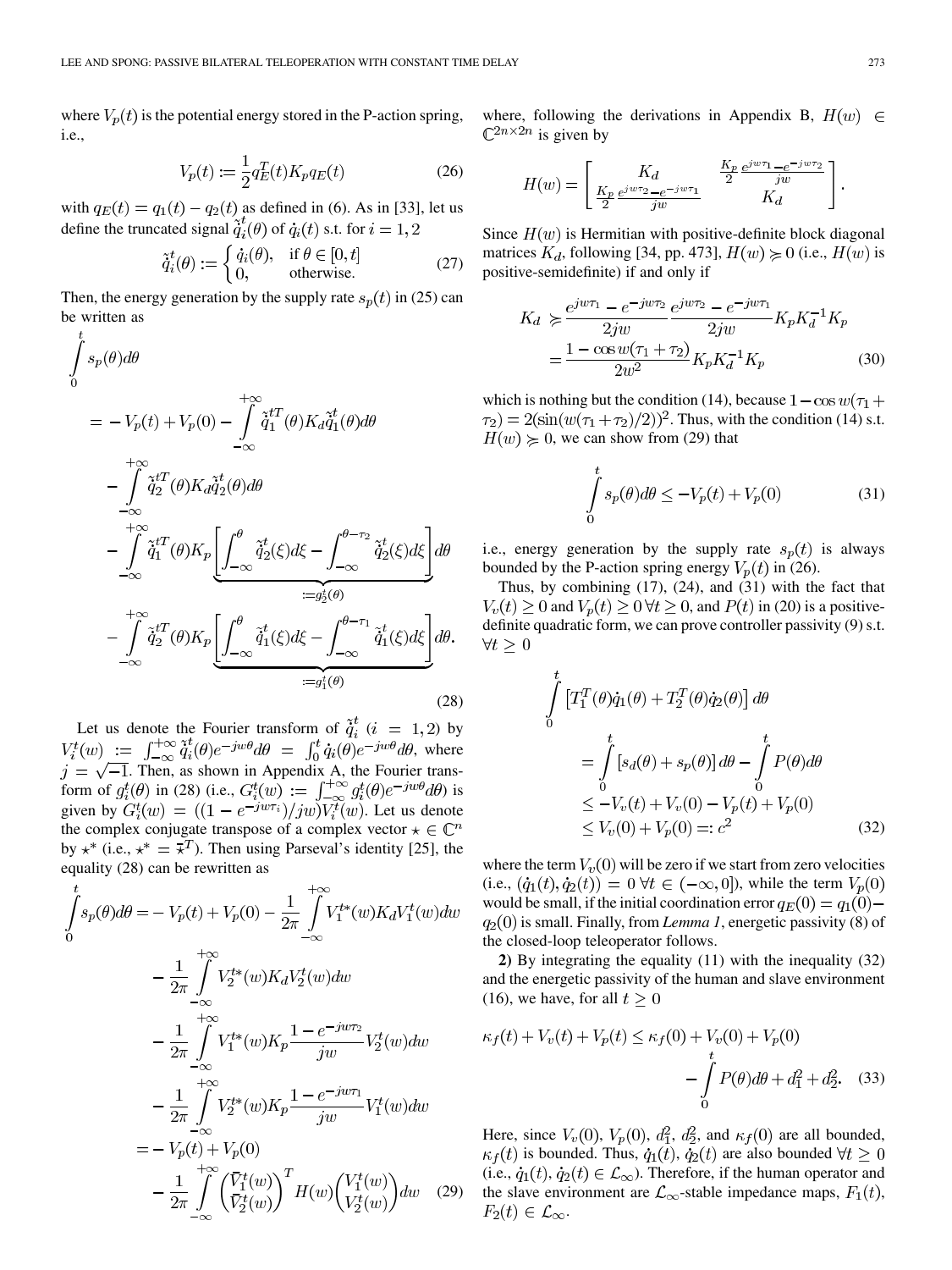**3)** Boundedness of  $q_E(t) = q_1(t) - q_2(t)$  is a direct consequence of the inequality (33) and the definition of  $V_p(t)$  in (26).

The first step of the position-coordination proof is to show that  $(\dot{q}_1(t), \dot{q}_2(t)) \rightarrow 0$ . Suppose that  $(F_1(t), F_2(t)) = 0 \forall t \ge$ 0. Then, from (33) with  $d_1 = d_2 = 0$  and the boundedness of  $P_{\epsilon}$ ,  $M_1(q_1)$ ,  $M_2(q_2)$ , we have  $\forall t \geq 0$ 

$$
\kappa_f(t) \le \kappa_f(0) + c^2 - \int_0^t P(\theta) d\theta
$$
  

$$
\le \kappa_f(0) + c^2 - \gamma \int_0^t \kappa_f(\theta) d\theta
$$
 (34)

where  $c^2 = V_v(0) + V_p(0)$  as given in (32), and  $\gamma > 0$ is a constant scalar s.t.  $P(t) \geq \gamma \kappa_f(t)$ . Such a  $\gamma$  always exists, because  $P(t)$  in (20) and  $\kappa_f(t)$  in (10) are both positive-definite quadratic form with respect to (w.r.t.)  $\dot{q}_1(t)$ and  $\dot{q}_2(t)$ . Here, since  $\kappa_f(t) \geq 0$ , the term  $\int_0^t \kappa_f(\theta) d\theta$  is monotonically increasing and upper bounded, thus, it converges to a limit. Therefore, following Barbalat's lemma [[35\]](#page-12-0), if  $\kappa_f(t)$  is uniformly continuous,  $\kappa_f(t)$  will also converge to 0 (i.e.,  $(\dot{q}_1(t), \dot{q}_2(t)) \rightarrow 0$ ). To show this, let us consider  $d\kappa_f(t)/dt$ . Then, from (11) with  $F_1(t) = F_2(t) = 0$ , we have  $d\kappa_f(t)/dt = T_1^T(t)\dot{q}_1(t) + T_2^T(t)\dot{q}_2(t)$ , where  $\dot{q}_1(t)$ ,  $\dot{q}_2(t)$  are bounded from item 2 of this theorem. Also,  $T_1(t)$ ,  $T_2(t)$  are bounded, since, in their definitions (12) and (13), for  $(i,k)$  =  $\{(1,2),(2,1)\},$  $\dot{q}_i(t) - \dot{q}_k(t - \tau_k)$  is bounded (with bounded  $\dot{q}_i(t)$ ), and  $q_i(t) - q_k(t - \tau_k) = q_E(t) + \int_{-\tau_k}^{0} \dot{q}_k(t + \theta) d\theta$  is also bounded (with bounded  $q_E(t)$ ,  $\dot{q}_i(t)$ , and  $\tau_k$ ). Thus,  $d\kappa_f(t)/dt$ is bounded, and  $\kappa_f(t)$  is uniformly continuous. Therefore,  $\kappa_f(t) \to 0$  and  $(\dot{q}_1(t), \dot{q}_2(t)) \to 0$ .

The next step of the proof is to show that  $(\ddot{q}_1(t), \ddot{q}_2(t)) \rightarrow$ 0 to establish  $q_1(t) \rightarrow q_2(t)$ . Let us consider the teleoperator dynamics (1) and (2) with  $F_1(t) = F_2(t) = 0$ , where, as shown in the previous paragraph, the controls  $T_1(t)$ ,  $T_2(t)$  in (12) and (13) are bounded. Also, from the boundedness assumption of  $\partial M_i^{jk}(q_i)/\partial q_i^m$ , the Coriolis terms  $C_i(q_i, \dot{q}_i)\dot{q}_i$   $(i = 1, 2)$  in (1) and (2) are bounded. Thus, the accelerations  $\ddot{q}_1(t), \ddot{q}_2(t)$  are also bounded  $\forall t \geq 0$ . Now, let us consider the acceleration  $\ddot{q}_i(t)$  in (1) and (2) (with  $F_i(t) = 0$ )

$$
\ddot{q}_i = -M_i^{-1}(q_i)C_i(q_i, \dot{q}_i)\dot{q}_i + M_i^{-1}(q_i)T_i(t) \qquad (35)
$$

 $=$  1,2, where the time derivatives of the terms in  $\,i$ the right-hand side (RHS) are all bounded, due to the boundedness of  $\ddot{q}_i(t)$ ,  $\dot{q}_i(t)$ ,  $q_E(t)$ ,  $(d/dt)M_i^{-1}(q_i)$  $\equiv$  $-M_i^{-1}(q_i)(d/dt)M_i(q_i)M_i^{-1}(q_i)$  (from the boundedness assumption on  $\partial M_i^{jk}(q_i)/\partial q_i^m$ , and  $(d/dt)C_i(q_i,\dot{q}_i)\dot{q}_i$  (from the boundedness assumption on  $\partial^2 M_i^{jk}(q_i) / \partial q_i^m \partial q_i^l$ ). This implies that the RHS of (35) is uniformly continuous. Thus,  $\ddot{q}_1(t), \ddot{q}_2(t)$  are also uniformly continuous. Therefore, following Barbalat's lemma [\[35](#page-12-0)],  $(\ddot{q}_1(t), \ddot{q}_2(t)) \to 0$  as  $(\dot{q}_1(t), \dot{q}_2(t) \to 0$ .

Now, let us consider the dynamics (1) and (2) with the controls  $T_1(t)$ ,  $T_2(t)$  in (12) and (13) and  $F_1(t) = F_2(t) = 0$ . Then, since  $(\ddot{q}_1(t), \ddot{q}_2(t), \dot{q}_1(t), \dot{q}_2(t)) \rightarrow 0$ , we have  $K_p(q_i(t)$  $q_k(t - \tau_k)$   $\to 0$ ,  $(i,k) = \{(1,2), (2,1)\}$ . This condition can

be rewritten as  $K_p(q_E(t) + \int_{-\infty}^{0} \dot{q}_k(t+\theta)d\theta) \rightarrow 0$ , where the second term in the left-hand side goes to zero, as  $\dot{q}_k(t) \rightarrow 0$  and  $\tau_k$  is finite. Therefore, since  $K_p$  is positive-definite,  $q_E(t) \to 0$ (i.e.,  $q_1(t) \to q_2(t)$ ).

**4)** Suppose that  $(\dot{q}_1(t), \dot{q}_2(t), \ddot{q}_1(t), \ddot{q}_2(t)) \rightarrow 0$ . Then, from the teleoperator dynamics (1) and (2) and their controls (12) and  $(13)$ , we have

$$
F_1(t) \to -K_p (q_1(t) - q_2(t))
$$
  
\n
$$
F_2(t) \to -K_p (q_2(t) - q_1(t))
$$
\n(36)

where  $\dot{q}_i(t-\tau) \to 0$  and  $q_i(t-\tau) \to q_i(t)$  as  $(\dot{q}_1(t), \dot{q}_2(t))$ ,  $\ddot{q}_1(t), \ddot{q}_2(t) \to 0.$ 

In *Theorem 1*, the negative signs in the passivity condition for the human and slave environment (16) come from the fact that the power inflows to those systems are given by  $(-F_i(t))^T \dot{q}_i(t)$ , i.e., the product of the reaction force  $-F_i(t)$ and the interaction velocity  $\dot{q}_i(t)$ . The boundedness assumption on  $M_i^{jk}(q_i)$ ,  $\partial M_i^{jk}(q_i) / \partial q_i^m$  and  $\partial^2 M_i^{jk}(q_i) / \partial q_i^m \partial q_i^l$  in item 3 of *Theorem 1* will be guaranteed, if the master and slave configuration spaces are compact and their respective inertia matrices are smooth. Such compact configuration space and smooth inertia are possessed by many practical robotic systems (e.g., revolute joint robots).

The condition  $(15)$  [or  $(14)$ ] enables us to passify the delayed P-action in (12) and (13) by the dissipation  $K_d$ . This delayed P-action contains an explicit position feedback information, the lack of which is recognized as the main cause of the master–slave position drift in the conventional scattering-based teleoperation. In contrast, the delayed D-action in (12) and (13) is itself passive, with the Lyapunov–Krasovskii function  $V_v(t)$ in (23) as its storage function (see the proof of item 1). Since the condition (15) can be achieved as long as the delays  $\tau_1$ ,  $\tau_2$ are finite constants and their round-trip delay (i.e.,  $\tau_1 + \tau_2$ ) is upper bounded, energetic passivity (8) can also be ensured with such finite constant delays, even if they are not exactly known or they are asymmetric (i.e.,  $\tau_1 \neq \tau_2$ ).

Notice from item 4 of *Theorem 1* that the P-action gain  $K_p$ in (12) and (13) determines the (static) force-reflection performance, as it specifies how much force is generated for a given master–slave position error. Note also that a large dissipation gain  $K_d$  in (12) and (13) would make the system response sluggish. Therefore, the condition (15) imposes the following implications on the system performance: 1) with the same force-reflection performance (i.e., same  $K_p$ ), the motion agility (i.e., less  $K_d$ ) would be compromised as the delays becomes longer, since in the condition (15), the required dissipation  $K_d$  is proportional to the round-trip delay  $\tau_{rt}$ ; and 2) with the same delay  $\tau_{rt}$ , there is a tradeoff between the force-reflection performance and motion agility, since under the condition (15), a large  $K_p$ (i.e., sharp force reflection) requires a large  $K_d$  (i.e., poor motion agility), or a small  $K_d$  (i.e., agile free motion) permits only a small  $K_p$  (i.e., poor force reflection).

The key step in the proof of *Theorem 1* is the use of Parseval's identity in (29). A sufficient condition for Parseval's identity to hold is that  $\dot{q}_1(t)$ ,  $\dot{q}_2(t) \in \mathcal{L}_2$  [[25\]](#page-12-0). As the following lemma shows, this sufficient condition is guaranteed in many practical situations where the human and slave environment are passive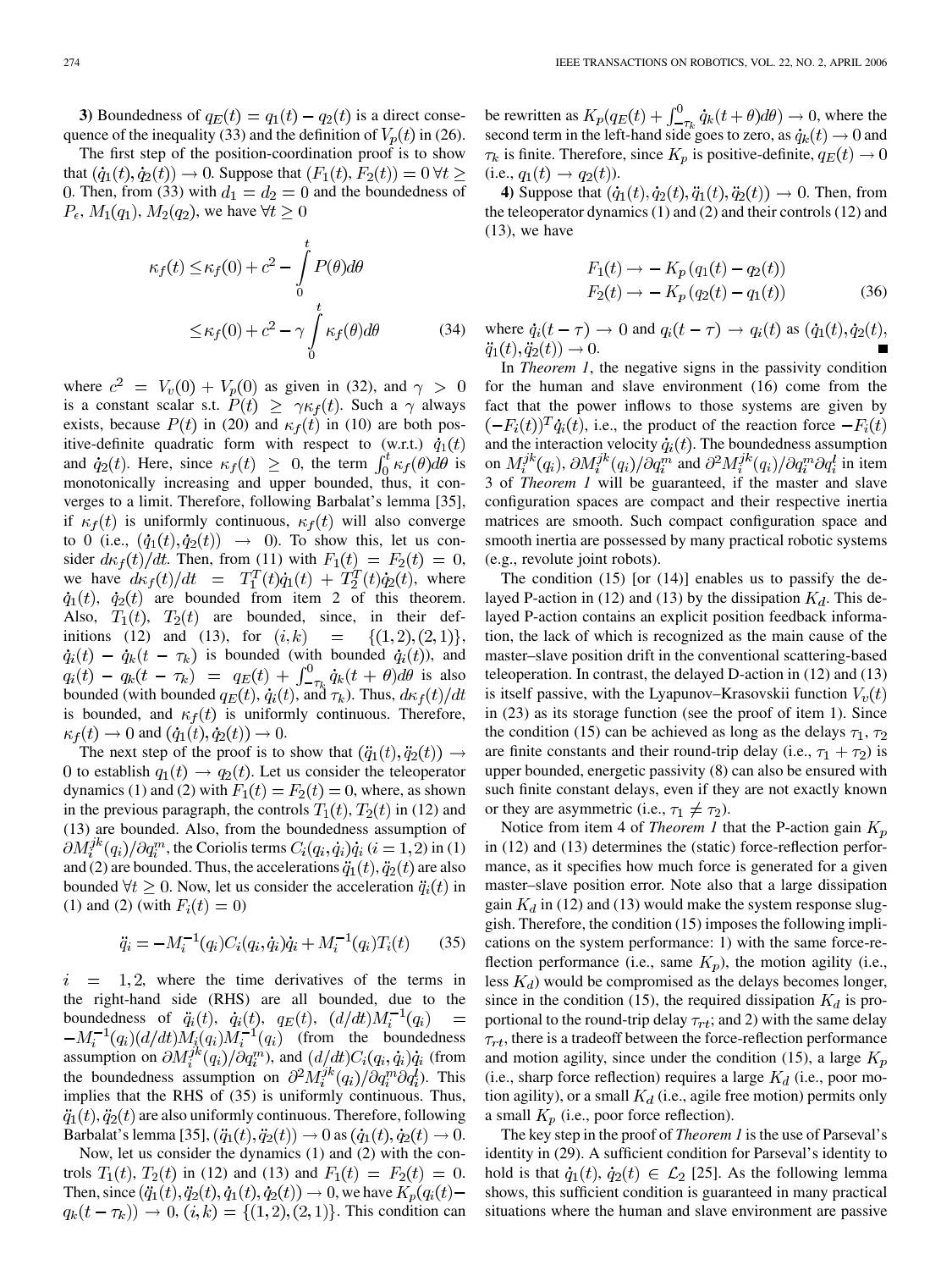in the sense of (16), the Christoffel symbols of the master and the slave robots (1) and (2) are bounded, and the master and slave velocities and the coordination error are initially bounded. Parseval's identity was also used in [\[33\]](#page-12-0) to ensure the energetic passivity of haptic interfaces under zero-order-hold.

*Lemma 2:* Suppose that the human and slave environment are passive in the sense of (16), and define  $\mathcal{L}_{\infty}$ -stable impedance maps (i.e., if  $\dot{q}_1(t), \dot{q}_2(t) \in \mathcal{L}_{\infty}$ ,  $F_1(t), F_2(t) \in \mathcal{L}_{\infty}$ ). Suppose further that Christoffel's symbols  ${}^{i}\Gamma^{j}_{km}(q_{i})$  in the Coriolis matrices (3) are bounded  $\forall q_i$  ( $i = 1, 2, j, k, m = 1, \dots, n$ ). Then, if  $\dot{q}_1(0), \dot{q}_2(0), q_E(0)$  are bounded,  $\dot{q}_1(t), \dot{q}_2(t) \in \mathcal{L}_2$ , thus, Parseval's identity in (29) holds, and items 1–3 of *Theorem 1* requiring Parseval's identity (29) are ensured.

*Proof:* Suppose that  $\dot{q}_1(t)$ ,  $\dot{q}_2(t)$ ,  $q_E(t)$  are bounded. Then, the controls  $T_1(t)$ ,  $T_2(t)$  are bounded (as shown in the proof of item 3 of *Theorem 1*) and  $F_1(t)$ ,  $F_2(t)$  are bounded (from the  $\mathcal{L}_{\infty}$ -stable impedance map assumption). Thus, from the dynamics (1) and (2) with bounded Christoffel's symbols  ${}^{i}\Gamma_{km}^{j}(q_i)$  in (3),  $\ddot{q}_1(t)$ ,  $\ddot{q}_2(t)$  are also bounded. Therefore, with the bounded  $\dot{q}_1(0), \dot{q}_2(0), q_E(0)$  (thus,  $\ddot{q}_1(0), \ddot{q}_2(0)$  are also bounded), we can find an interval  $\overline{I} := [0, \overline{t})$  with  $\overline{t}$  being a strictly positive scalar s.t.  $\forall t \in \overline{I}$ 

$$
\int_{0}^{t} P(\theta)d\theta < \bar{M}
$$
\n(37)

where  $P(t)$  is defined in (20), and  $\overline{M}$  is a sufficiently large positive scalar. Thus, on the interval  $\overline{I}$ , Parseval's identity (29) holds, and following the inequality (33),  $\dot{q}_1(t)$ ,  $\dot{q}_2(t)$ ,  $q_E(t)$  are all bounded.

Suppose that  $\dot{q}_1(t) \notin \mathcal{L}_2$  or  $\dot{q}_2(t) \notin \mathcal{L}_2$ . Then, from the fact that  $\int_0^t P(\theta) d\theta$  is continuous on  $\overline{I}$  (since  $\dot{q}_1(t)$ ,  $\dot{q}_2(t)$  are bounded  $\forall t \in \overline{I}$  and monotonically increasing  $\forall t \geq 0$  (since  $P(t)$  in (20) is positive-definite), there should exist a time  $0 <$  $t_o < \overline{t}$  s.t.

$$
M < \int\limits_0^{t_\theta} P(\theta)d\theta < \bar{M} \tag{38}
$$

where we define  $M := \kappa_f(0) + V_v(0) + V_p(0) + d_1^2 + d_2^2 + \epsilon$ with  $\epsilon > 0$  being a (small) strictly positive scalar. However, this is not possible, since, on the interval  $\overline{I}$ , Parseval's identity (29) holds, thus, from (33), we have

$$
0 \le \kappa_f(t) + V_v(t) + V_p(t)
$$
  
\n
$$
\le \underbrace{\kappa_f(0) + V_v(0) + V_p(0) + d_1^2 + d_2^2}_{\le M} - \int_0^t P(\theta) d\theta
$$
 (39)

for all  $t \in I$ , i.e.,  $\int_0^t P(\theta) d\theta < M \ \forall t \in I$ . This inequality (39) implies that, with bounded initial velocities and coordination error  $q_E(0)$ ,  $\int_0^t P(\theta) d\theta$  in (37) will be uniformly bounded by M and cannot blow up. Thus,  $\dot{q}_1(t), \dot{q}_2(t) \in$  $\mathcal{L}_2$ , therefore, following [[25\]](#page-12-0), Parseval's identity (29) is valid  $\forall t \geq 0.$ 

## IV. SIMULATION AND EXPERIMENT

### *A. Simulation*

In this simulation, we consider a pair of 2-serial-links revolute-joint direct-drive planar robots. Then, following a standard textbook as [[32\]](#page-12-0), their joint-space inertia matrices  $M_i(q_i) \in \Re^{2 \times 2}$   $(i = 1$ : master,  $i = 2$ : slave) share the following positive-definite and symmetric structure:<br>  $(M_i^{11}(q_i), M_i^{12}(q_i), M_i^{22}(q_i)) = (\alpha_i + 2\beta_i c2, \delta_i + \beta_i c2, \delta_i)$ with  $M_i^{12}(q_i) = M_i^{21}(q_i)$ , where  $M_i^{jk}(q_i)$  is the jkth component of  $M_i(q_i)$   $(j,k = 1,2)$  and  $c2$  is the cosine of the distal link angle w.r.t. the proximal link. We choose  $(\alpha_1, \beta_1, \delta_1) := (0.75, 0.063, 0.09)$  kgm<sup>2</sup> for the master and  $(\alpha_2, \beta_2, \delta_2) := (0.56, 0.046, 0.086)$  kgm<sup>2</sup> for the slave. We also set the lengths of the proximal and distal links of both the master and slave robot to be the same as (38 cm, 38 cm). These kinematic and dynamic parameters are adapted from those of the slave robot in [[11\]](#page-12-0), with the inertia being reduced by approximately one-third and the proximal link being slightly lengthened. For more details on the real robot, refer to [\[11](#page-12-0)].

We model the human operator as a PD-type position-tracking controller (i.e., spring and damper) with its spring and damping gains as 75 N/m and 50 Ns/m for both x and y directions. These gains are chosen assuming that the human positions the master robot without overshoots. To evaluate the contact stability, we implement a wall in the slave environment at  $x=35$  cm, modeled as a lightly damped spring-damper system (with the spring and damping gains being 500 N/m and 0.1 Ns/m) reacting only along the  $x$  direction.

We derive the controller in  $(12)$  and  $(13)$  w.r.t. the Cartesian space dynamics (i.e.,  $q_1$ ,  $q_2$  in (1) and (2) being the Cartesian  $(x, y)$  positions) so that, with item 4 of *Theorem 1*, the Cartesian force (i.e., end-tip  $(x, y)$  force) can be reflected.<sup>1</sup> As a simulation platform, we use MatLab SimuLink (The MathWorks Inc., Natick, MA) with a 0.02 s update rate.

We consider the following scenario. At the beginning 0–50 s, the human operator stabilizes the master at  $(x, y) = (17.5, 0)$ cm; then, at 50–150 s, the human pushes the master to the position  $(x, y) = (52.5, 0)$  cm to make a hard contact (i.e., maintains the pushing force with negligible velocity/acceleration) between the slave and the wall; finally, at 150–250 s, the human retracts the master to the original position  $(x, y) = (17.5, 0)$  cm.

The following two sets of the delays are assumed:  $(\tau_1, \tau_2)$  =  $(0.4, 0.6)$  s (i.e., round-trip delay  $\tau_{rt} = 1$  s) and  $(\tau_1, \tau_2) =$  $(1.2, 1.8)$  s (i.e.,  $\tau_{rt} = 3.0$  s). For these two sets, we choose the P-action gain  $K_p$  in (12) and (13) to be  $50I_{2\times2}$  N/m. Then, the dissipation gain  $K_d$  in (12) and (13) is chosen according to (15):  $K_d = 25I_{2\times 2}$  for  $\tau_{rt} = 1$  s, and  $K_d = 75I_{2\times 2}$  for  $\tau_{rt} = 3$ s. The extra damping  $P_{\epsilon}$  and the D-action gain  $K_v$  in (12) and (13) are also set to be  $0.001K_d$  and  $I_{2\times 2}$ , respectively. Simulation results with these two delay sets are given in Figs. 2 and 3, respectively. Only the  $x$  axis position and force are presented in the figures, as they are dominant over those in the  $y$  axis.

As shown in Figs. 2 and 3, when the slave robot is pushing against the wall with small velocity and acceleration (100–150 s), the contact force is faithfully reflected to

<sup>1</sup>However, since the master and slave robots are kinematically identical in this simulation, the Cartesian force reflection also implies joint-torque reflection.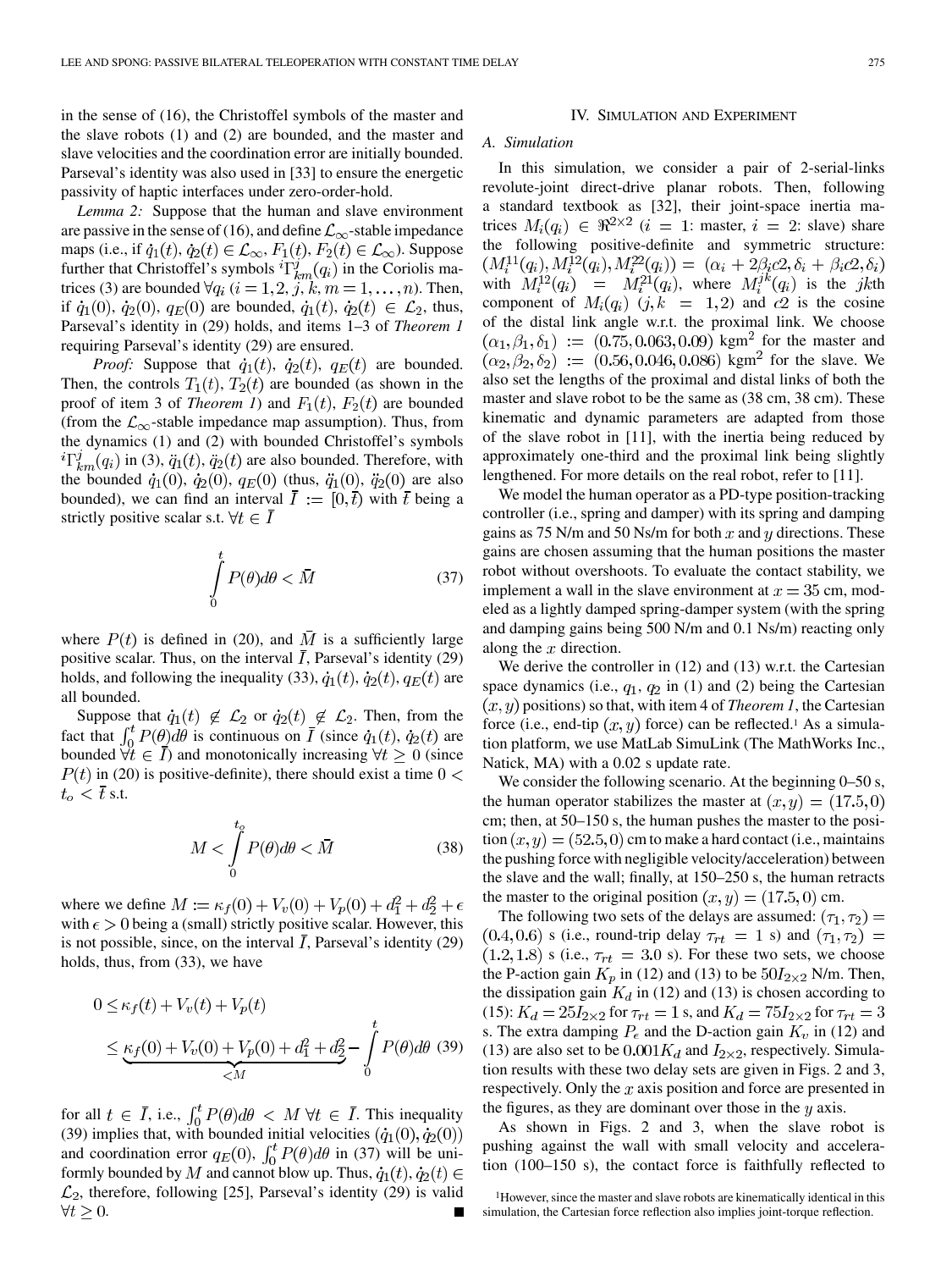

Fig. 2. Simulation result:  $\tau_{rt} = 1$  s,  $K_p = 50I_{2\times 2}$ ,  $K_d = 25I_{2\times 2}$ .

the human operator via the P-action  $K_p$  in (12) and (13). Also, when the slave does not interact with the wall and the human forcing is negligible (e.g., 20–50 s and 220–250 s), the master–slave position coordination is achieved. During the simulation, the system behavior is stable, as the passivity (8) is ensured by the condition (15).

The force peaks at 50–55 s and 160–170 s in Figs. 2 and 3 are due to the dissipation  $K_d$  in (12) and (13). With the longer round-trip delay  $\tau_{rt} = 3$  s, the force peaks in Fig. 3 are larger than those in Fig. 2. This is because according to the condition (15) with the same  $K_p$ , the dissipation gain  $K_d$  of Fig. 3 needs to be three times larger than that of Fig. 2, as  $\tau_{rt}$  increases from  $\tau_{rt} = 1$  s in Fig. 2 to  $\tau_{rt} = 3$  s in Fig. 3.

The force peak at 50–55 s in Fig. 3 is as large as the maximum contact force at 100–150 s. Thus, the human operator may not be able to clearly discern the real contact force from the dissipation force. This large force peak also shows that the human could not move the teleoperator agilely in the free motion. In order to



Fig. 3. Simulation result:  $\tau_{rt} = 3$  s,  $K_p = 50I_{2\times 2}$ ,  $K_d = 75I_{2\times 2}$ .

mitigate this large dissipation force, we reduce  $K_d$  in (12) and (13) by half (i.e.,  $K_d = 37.5I_{2\times2}$ ). Then, according to (15), we also need to reduce  $K_p$  by half. Simulation results under these reduced  $K_d$  and  $K_p$  with  $(\tau_1, \tau_2) = (1.2, 1.8)$  s are given in Fig. 4.

With the reduced  $K_d$ , the dissipation force peaks in Fig. 4 become smaller than those in Fig. 3. Thus, the human would make a more agile motion of the teleoperator. However, since  $K_p$  is also reduced by half, the human would perceive the wall as more compliant and spongy. This is because, following item 4 of *Theorem 1*, to generate similar forces with a lower  $K_p$ , the human needs to push the master further for a larger master–slave position error. In Fig. 4, the human's set point is moved from  $(x, y) = (52.5, 0)$  cm to  $(x, y) = (63, 0)$  cm, so that the position error can become twice larger and a similar contact force as in Figs. 2 and 3 can be generated with the half-reduced  $K_p$ . This shows that the condition (15) imposes a tradeoff between force-reflection sharpness and free-motion agility.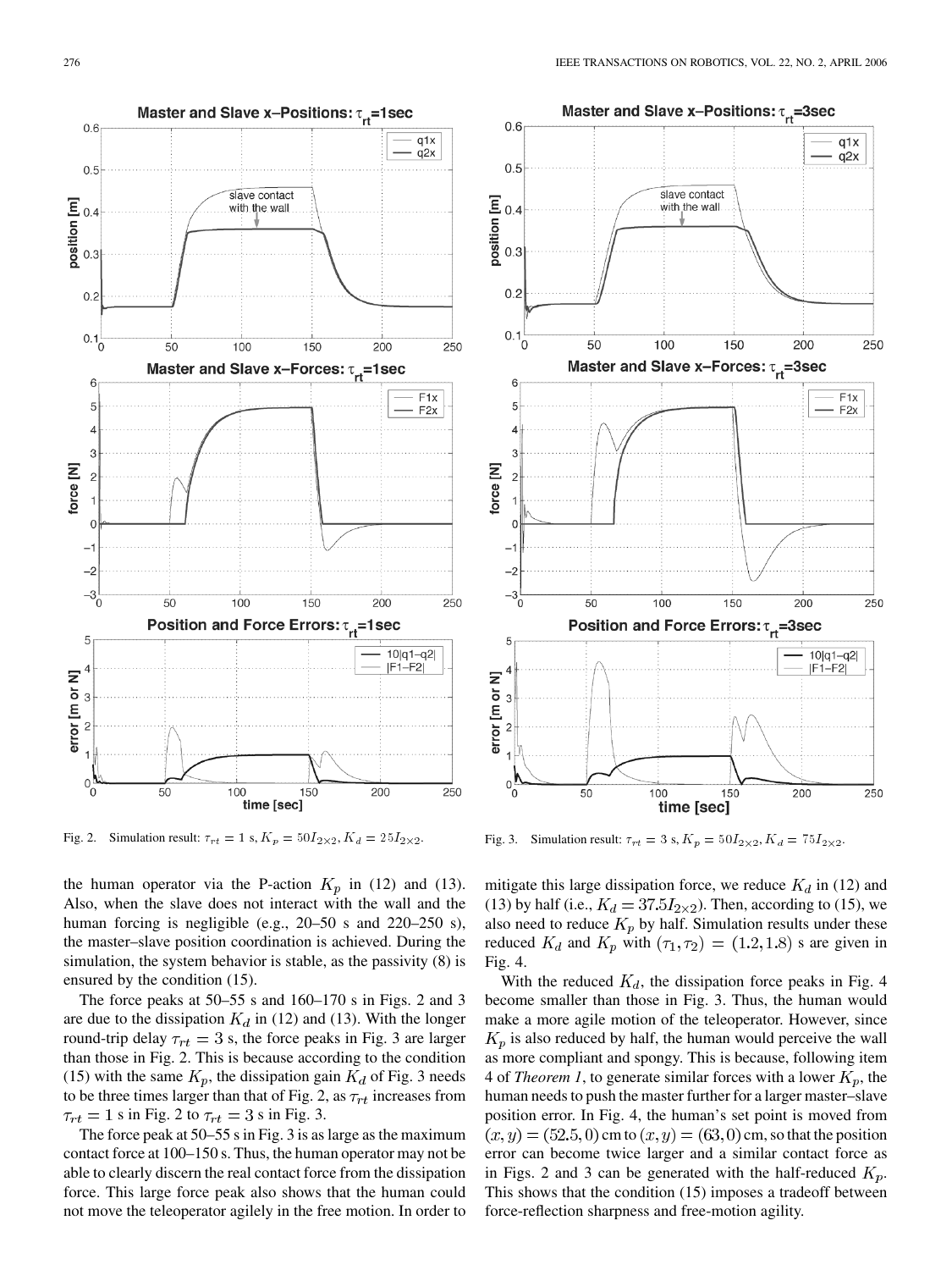

Fig. 4. Simulation result:  $\tau_{rt} = 3$  s,  $K_p = 25I_{2\times 2}$ ,  $K_d = 37.5I_{2\times 2}$ . To enhance motion agility (i.e., reduce the damping force peaks in Fig. 3), the dissipation gain  $K_d$  [also, the P-control gain  $K_p$  via (15)] is reduced by half from Fig. 3.

## *B. Experiment*

For the experiment, we use a pair of identical direct-drive planar 2-serial-links revolute-joint "D2R2" robots [\[36](#page-12-0)] as the initial experimental platform. We choose one D2R2 as the master robot, whose distal and proximal links have the lengths of (25,24.5) cm. We also choose the other D2R2 robot as the slave robot and attach an additional link on its distal link, so that its distal and proximal links have lengths of (37.5,24.5) cm. For more details on the physical construction and specification of the D2R2 robot, refer to [[36\]](#page-12-0).

The control laws (12) and (13) are derived for the Cartesian-space dynamics (i.e.,  $q_1$ ,  $q_2$  in (1) and (2) as Cartesian  $x, y$  positions) so that, following item 4 of *Theorem 1*, the Cartesian (static) force reflection can be achieved. To evaluate the system's contact behavior, we install an aluminum wall



Fig. 5. Coulomb friction in the experiment system.

in the slave environment. As a real-time operating system, we use Wincon 5.0 (Quanser Inc., ON, Canada) with MatLab SimuLink, and a 2.5 ms sampling rate is obtained. We also measure the human and contact forces [i.e.,  $F_1(t)$ ,  $F_2(t)$  in (1) and (2)] using force sensors from JR3 Inc. Recall from (12) and (13) that our control laws do not require force sensing.

As reported in [\[36\]](#page-12-0), in spite of its being of direct-drive robots (i.e., negligible gear friction), the D2R2 robot has substantial bearing friction. This friction was, in part, compensated for in [\[36](#page-12-0)] for better trajectory tracking. However, by producing sporadic stictions, such a friction compensation can often disturb and corrupt the human's perception during the teleoperation. Thus, we do not compensate for the friction in this experiment. For the robot's posture frequently encountered during the experiment, we measure the Coulomb friction as shown in Fig. 5, where the human operator increases his force with the slave robot being free to move (i.e., no contact). In Fig. 5, the slave does not move for 15 s. This implies that the (static) Coulomb friction can go up to 12 N.

For the experiment, we choose similar scenario as in Section IV-A: 1) initially, the teleoperator is stabilized with the slave being positioned at a certain start position; 2) then, without seeing, the human operates the master to move the slave close to the aluminum wall and keeps pushing until he perceives the wall; 3) he makes a hard contact; and 4) finally, while seeing the slave environment, the human tries to retract the slave into a certain end position.

Same as in the simulation, we choose the 2-sets of delays:  $(\tau_1, \tau_2) = (0.4, 0.6)$  s (i.e.,  $\tau_{rt} = 1$  s) and  $(\tau_1, \tau_2) = (1.2, 1.8)$  s (i.e.,  $\tau_{rt} = 3$  s). We choose the P-action gain  $K_p$  in (12) and (13) to be the same for these two delay sets, and set the dissipation gain  $K_d$  according to the condition (15). Thus,  $K_d$ for  $(\tau_1, \tau_2)$  = (1.2,1.8) s is three times larger than that for  $(\tau_1, \tau_2) = (0.4, 0.6)$  s. Additional damping  $P_{\epsilon}$  is omitted in the control implementation, as we leave the device friction uncompensated. Experimental results with these two delay sets are given in Figs. 6 and 7, respectively. Similar to the simulation (Fig. 4), in order to enhance motion agility, we reduce  $K_d$  [and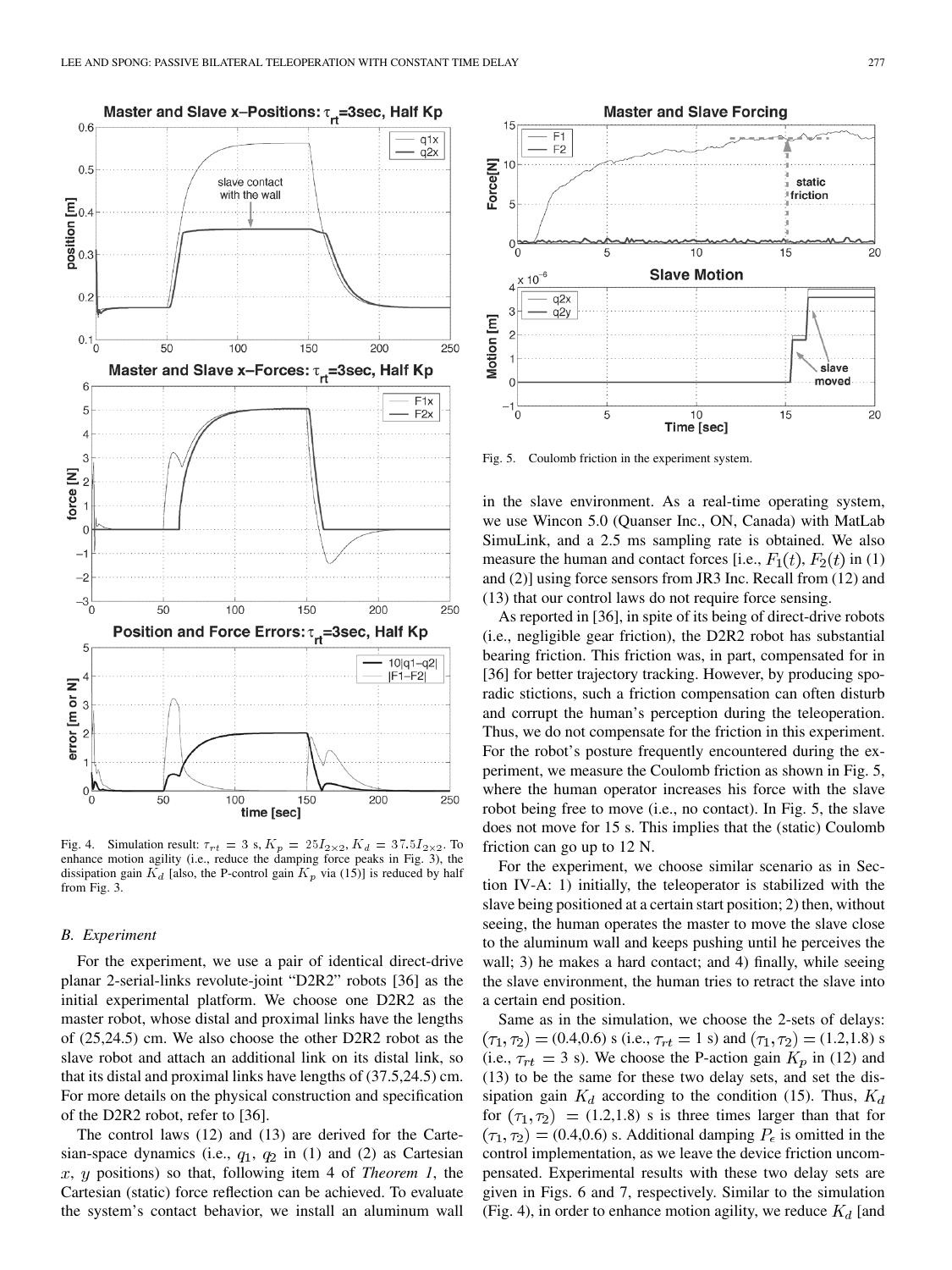

Fig. 6. Experimental result with the round-trip delay  $\tau_{rt} = 1$  s.

 $K_p$  via (15)] by half for the delay  $(\tau_1, \tau_2) = (1.2, 1.8)$  s, and present the result in Fig. 8.

As shown by human force profiles in Figs. 6–8, the human operator can perceive the aluminum wall through the force reflection. Also, in the free motion, the master and slave positions become coordinated with each other. These free motion and contact behaviors are all stable, as we enforce passivity (8) through the condition (15). In Figs. 6–8, there are some errors in both the force reflection (e.g., around 40 s) and position coordination (e.g., around 80 s). We think that these errors are mainly due to the substantial device Coulomb friction, as reported in Fig. 5. Also, notice that the master's trajectory becomes more wiggly



Fig. 7. Experimental result with the round-trip delay  $\tau_{rt} = 3$  s.

with longer delays and less  $K_p$ . This is consistent with the fact that the human had more difficulty in positioning the slave into a certain desired end position as  $K_p$  becomes less and/or the delays become longer.

As shown in Figs. 6 and 7, under the condition (15), freemotion agility is compromised (i.e., larger  $K_d$ ), when the delays become longer. In Fig. 8, with  $K_d$  being reduced by half from Fig. 7, the dissipation force peaks are reduced. However, with the condition (15), this reduction of  $K_d$  also requires  $K_p$  to be reduced by half, so that to generate a similar contact force, the master–slave position error needs to be twice larger than that in Fig. 7 (i.e., less sharp force reflection).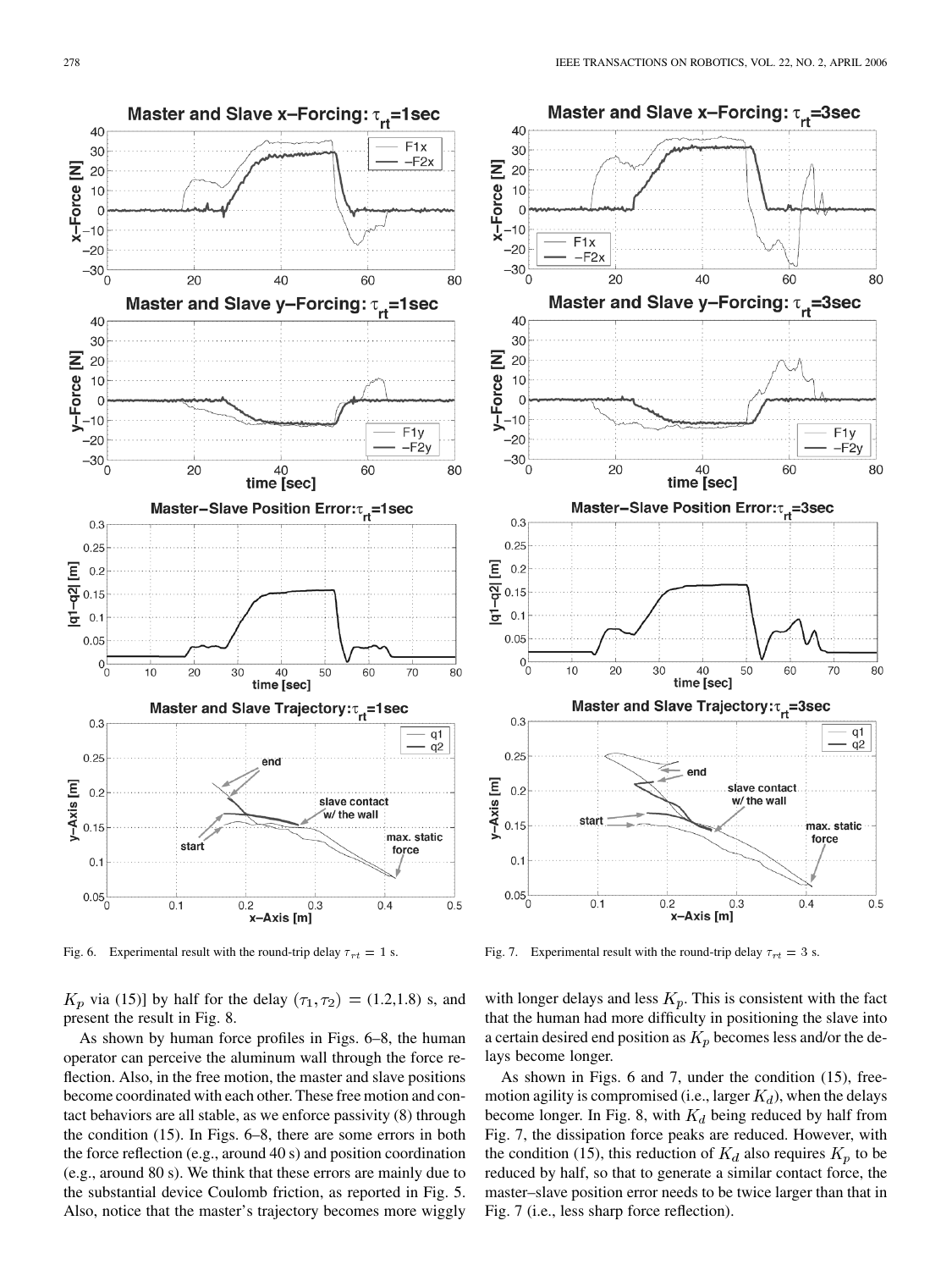

Fig. 8. Experimental results with the round-trip delay  $\tau_{rt} = 3$  s. To enhance motion agility (i.e., to reduce damping force peaks in Fig. 7), the dissipation gain  $K_d$  [also the P-action gain  $K_p$  via (15)] is reduced by half.

When a human operator makes a static contact with a fixed remote object (e.g., the aluminum wall), following item 4 of *Theorem 1*, s/he will perceive the remote object via the serial connection of the P-action spring  $K_p$  and the object's compliance (say  $K_e$ ). Thus, the apparent compliance perceived by a human is dominated by either  $K_e$  or  $K_p$ , whichever is smaller. For this experiment, since the P-gain is less than the compliance of the aluminum wall, it was difficult for the human to perceive the wall's compliance (or hardness), although he could still feel its position and shape via the deflection of the P-action spring.

During the experiment, we did not observe any nonpassive behaviors possibly associated with the sampling process and sensor quantization. We believe that this is due to the relatively large uncompensated device friction in the experimental setup. For more details on this subject, refer to [[37\]](#page-12-0).

The simulation and experimental results in Section IV-A and Section IV-B together highlight the effects of the condition (15) or (14) on the system performance: 1) if we want to keep the same force-reflection performance (i.e., same  $K_p$ ) with longer communication delays, motion agility needs to be compromised (i.e., larger  $K_d$  is required); and 2) when the communication delay is fixed, there is a tradeoff between force-reflection sharpness and free-motion agility, i.e., a small  $K_d$  (or large  $K_p$ , resp.) allows only a small  $K_p$  (or large  $K_d$ , resp.).

## V. SUMMARY AND CONCLUSIONS

In this paper, we propose a novel passive bilateral control framework for nonlinear robotic teleoperators with constant communication delays. The proposed framework uses the PD control, which directly connects the master and slave robots via spring and damper over the delayed communication. Without relying on the widely used scattering-based teleoperation, the proposed framework enforces passivity of the closed-loop teleoperator by passifying the combination of the delayed communication and control blocks altogether. To achieve this, the proposed framework uses the controller passivity concept, the Lyapunov–Krasovskii technique, and Parseval's identity. Due to the explicit position feedback provided by the delayed P-action, the proposed framework would prevent position drift between the master and slave robots, which has been well known as the major problem of the conventional scattering-based teleoperation. Under the proposed framework, the closed-loop teleoperator is presented to the human operator as a tool, by which s/he can extend his/her physiological proprioception to the remote slave environments. Simulations and experiments are performed to validate/highlight properties of the proposed control framework.

We believe that the proposed framework is promising for Internet teleoperation, where its explicit position feedback would serve a role in recovering the master–slave position coordination in the presence of packet loss and time-varying delays.

The proposed framework aims to achieve a good EPP, which mainly concerns the low-frequency performance. Therefore, for the cases where a given task requires an operation in a high-frequency region (e.g., detection of a sharp edge, or "asymmetric information feedback" [\[38](#page-12-0)]), we will investigate high-frequency characteristics of the proposed framework. When the master and slave are LTI, this can be easily done by computing the transfer-function bandwidth or transparency [\[17](#page-12-0)]. However, for the general nonlinear master and slave, we would need a different approach, as the frequency-response concept becomes inapplicable.

We also believe that this proposed framework can be used in conjunction with other schemes to improve the system performance and stability. One possibility is to augment the proposed framework with another control scheme designed for a certain high-frequency region. By doing so, we may be able to enjoy a good performance both in the low-frequency (by the proposed framework) and high-frequency (by the augmented control) regions.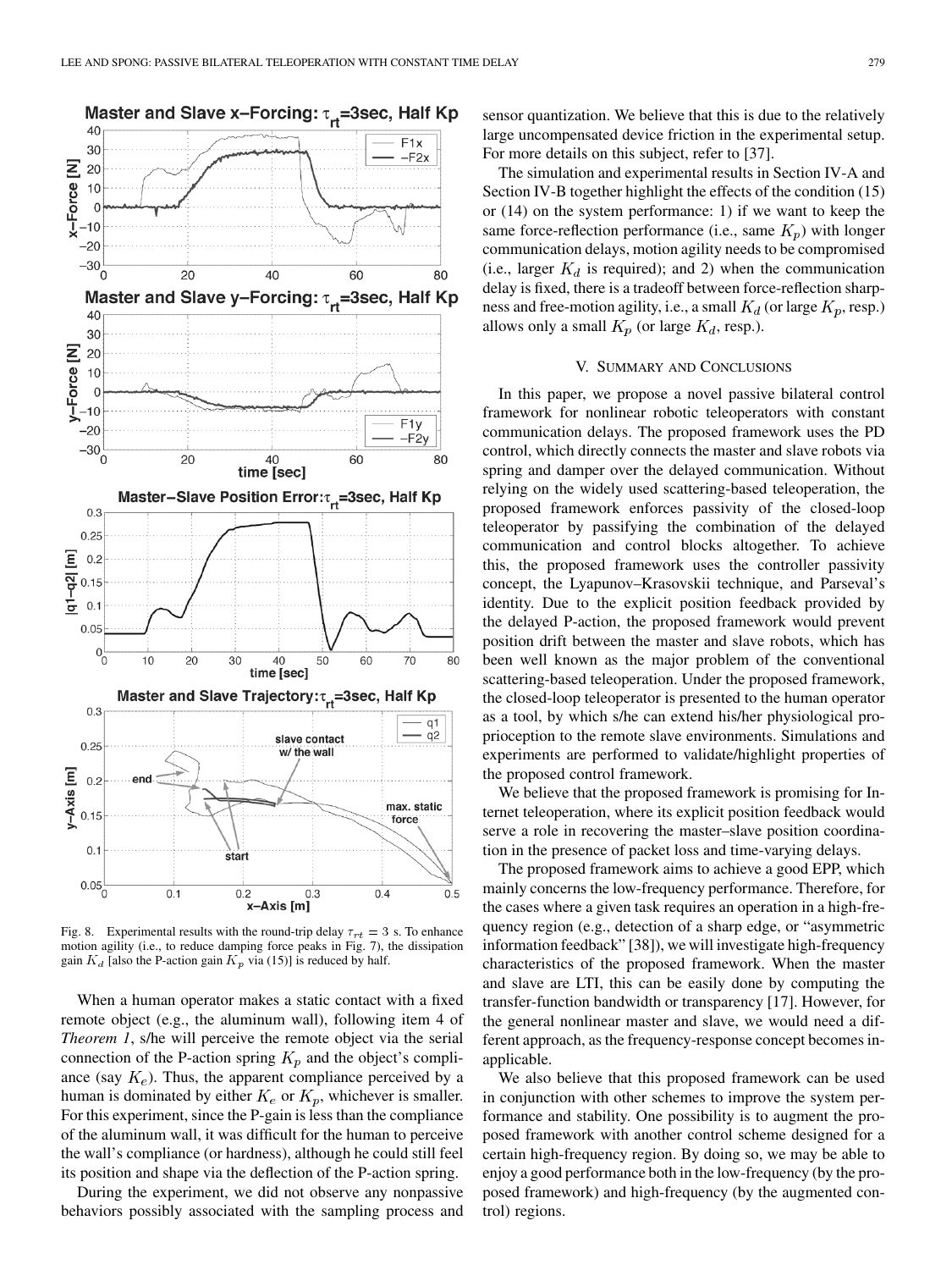## **APPENDIX**

## <span id="page-11-0"></span>*A. Derivation of*  $G_1^t(w)$  for (29)

The Fourier transform  $G_i^t(w)$  of  $g_i^t(\theta)$  in (28) is defined by

$$
G_i^t(w) := \int_{-\infty}^{+\infty} g_i^t(\theta) e^{-jw\theta} d\theta
$$
  
= 
$$
\underbrace{\int_{-\infty}^{+\infty} \left[ \int_{-\infty}^{\theta} \tilde{q}_i^t(\xi) d\xi \right] e^{-jw\theta} d\theta}_{=:P_i^i(w)}
$$
  
- 
$$
\underbrace{\int_{-\infty}^{+\infty} \left[ \int_{-\infty}^{\theta - \tau_i} \tilde{q}_i^t(\xi) d\xi \right] e^{-jw\theta} d\theta}_{=:P_2^i(w)}.
$$
 (40)

Let us define the step-function  $1_\tau(\theta)$  with a time offset  $\tau \in \Re$ s.t.  $1_{\tau}(\theta) = 1$  if  $\theta - \tau \geq 0$ , and  $1_{\tau}(\theta) = 0$ , otherwise. Then, following [[39,](#page-12-0) pp. 38], its Fourier transform can be computed by

$$
\int_{-\infty}^{+\infty} 1_{\tau}(\theta) e^{-jw\theta} d\theta = \int_{-\infty}^{+\infty} \left[ \frac{1}{2} + \frac{1}{2} \text{sgn}(\theta - \tau) \right] e^{-jw\theta} d\theta
$$

$$
= \pi \delta(w) + \frac{e^{-jw\tau}}{iw}
$$
(41)

where  $\delta(w)$  is the delta impulse function w.r.t. w, whose magnitude represents the dc component of the signal  $1_\tau(\theta)$  (i.e., 1/2), and sgm( $\theta$ ) is the signum function s.t.  $sgn(\theta) = 1$  if  $\theta > 0$ , and , otherwise. The key facts for achieving (41) are (i.e., Fourier transform of 1 is  $2\pi\delta(w)$ , and

$$
\frac{1}{2\pi} \int_{-\infty}^{+\infty} \frac{2}{jw} e^{jw(\theta - \tau)} dw = \frac{1}{\pi} \int_{-\infty}^{+\infty} \frac{\sin w(\theta - \tau)}{w} dw
$$

$$
= \text{sgn}(\theta - \tau)
$$

(i.e., the Fourier transform of sgn $(t - \tau)$  is  $\left(2/jw\right)e^{-jw\tau}$ ). Now, as in [\[39](#page-12-0), pp. 40], we can rewrite  $P_2^i(w)$  in (40) s.t.

$$
P_2^i(w) = \int_{-\infty}^{+\infty} \left[ \tilde{q}_i^t(\theta) * 1_{\tau_i}(\theta) \right] e^{-jw\theta} d\theta \tag{42}
$$

where  $*$  is the convolution operator. Thus, using (41), we have

$$
P_2^i(w) = V_i^t(w) \left[ \pi \delta(w) + \frac{e^{-j w \tau_i}}{j w} \right]. \tag{43}
$$

Similarly, by setting  $\tau_i = 0$  in (42) and using (41),  $P_1^i(w)$  in (40) can be written as

$$
P_1^i(w) = V_i^t(w) \left[ \pi \delta(w) + \frac{1}{jw} \right]. \tag{44}
$$

Thus, combining (44) and (43),  $G_i^t(w)$  in (40) is given by

$$
G_i^t(w) = V_i^t(w) \frac{1 - e^{-j w \tau_i}}{j w}, \quad i = 1, 2.
$$
 (45)

Here, note that  $G_i^t(w)$  does not have any dc component (i.e., no impulse at  $w = 0$ , since the dc component of the delayed signals [i.e.,  $\pi \delta(w)$  in (44)] is the same as that of the original signal [i.e.,  $\pi \delta(w)$  in (43)] and are cancelled out by each other to make  $G_i^t(w)$  in (45).

## *B. Derivations for the Last Line of (29)*

Let us define  $I_i(t)$  s.t., for  $(i,k) = \{(1,2), (2,1)\}\$ 

$$
I_i(t) := \int_{-\infty}^{+\infty} V_i^{t*}(w) K_p \frac{1 - e^{-j w \tau_k}}{j w} V_k^t(w) dw.
$$
 (46)

Then, using a dummy integration variable  $w' = -w, I_i(t)$  can be rewritten as

$$
I_i(t) = \int_{-\infty}^{+\infty} V_i^{t*}(-w')K_p \frac{1 - e^{j w' \tau_k}}{-j w'} V_k^t(-w') dw' = \int_{-\infty}^{+\infty} V_k^{t*}(w')K_p \frac{1 - e^{j w' \tau_k}}{-j w'} V_i^t(w') dw' \qquad (47)
$$

where we use the fact that  $V_i^{t*}(-w')K_pV_k^{t}(-w')$ , because  $K_p$  is symmetric and from the definition of the Fourier transform. Thus, by rewriting  $I_i(t)$  in (29) as the average of (46) and (47), with the dummy variable  $w'$  replaced by  $w$ , the last line of (29) can be achieved.

#### **REFERENCES**

- [1] J. E. Colgate, "Coupled stability of multiport systems—Theory and experiments," *Trans. ASME, J. Dyn. Syst., Meas., Control*, vol. 116, no. 3, pp. 419–428, 1994.
- [2] J. C. Willems, "Dissipative dynamical systems part 1: General theory," *Arch. Rational Mech. Anal.*, vol. 45, no. 22, pp. 321–351, 1972.
- [3] R. J. Anderson and M. W. Spong, "Bilateral control of tele-operators with time delay," *IEEE Trans. Autom. Control*, vol. 34, no. 5, pp. 494–501, May 1989.
- [4] G. Niemeyer and J. J. E. Slotine, "Stable adaptive teleoperation," *IEEE J. Ocean. Eng.*, vol. 16, no. 1, pp. 152–162, Jan. 1991.
- [5] D. A. Lawrence, "Stability and transparency in bilateral teleoperation," *IEEE Trans. Robot. Autom.*, vol. 9, no. 5, pp. 624–637, Oct. 1993.
- [6] S. Stramigioli, A. van der Schaft, B. Maschke, and C. Melchiorri, "Geometric scattering in robotic telemanipulation," *IEEE Trans. Robot. Autom.*, vol. 18, no. 4, pp. 588–596, Aug. 2002.
- [7] J. E. Colgate, "Robust impedance shaping telemanipulation," *IEEE Trans. Robot. Autom.*, vol. 9, no. 4, pp. 374–384, Aug. 1993.
- [8] J. Ryu, D. Kwon, and B. Hannaford, "Stable teleoperation with timedomain passivity control," *IEEE Trans. Robot. Autom.*, vol. 20, no. 2, pp. 365–373, Apr. 2004.
- [9] K. Kosuge, T. Itoh, and T. Fukuda, "Human-machine cooperative telemanipulation with motion and force scaling using task-oriented virtual tool dynamics," *IEEE Trans. Robot. Autom.*, vol. 16, no. 5, pp. 505–516, Oct. 2000.
- [10] D. J. Lee and P. Y. Li, "Passive bilateral feedforward control of linear dynamically similar teleoperated manipulators," *IEEE Trans. Robot. Autom.*, vol. 19, no. 3, pp. 443–456, Jun. 2003.